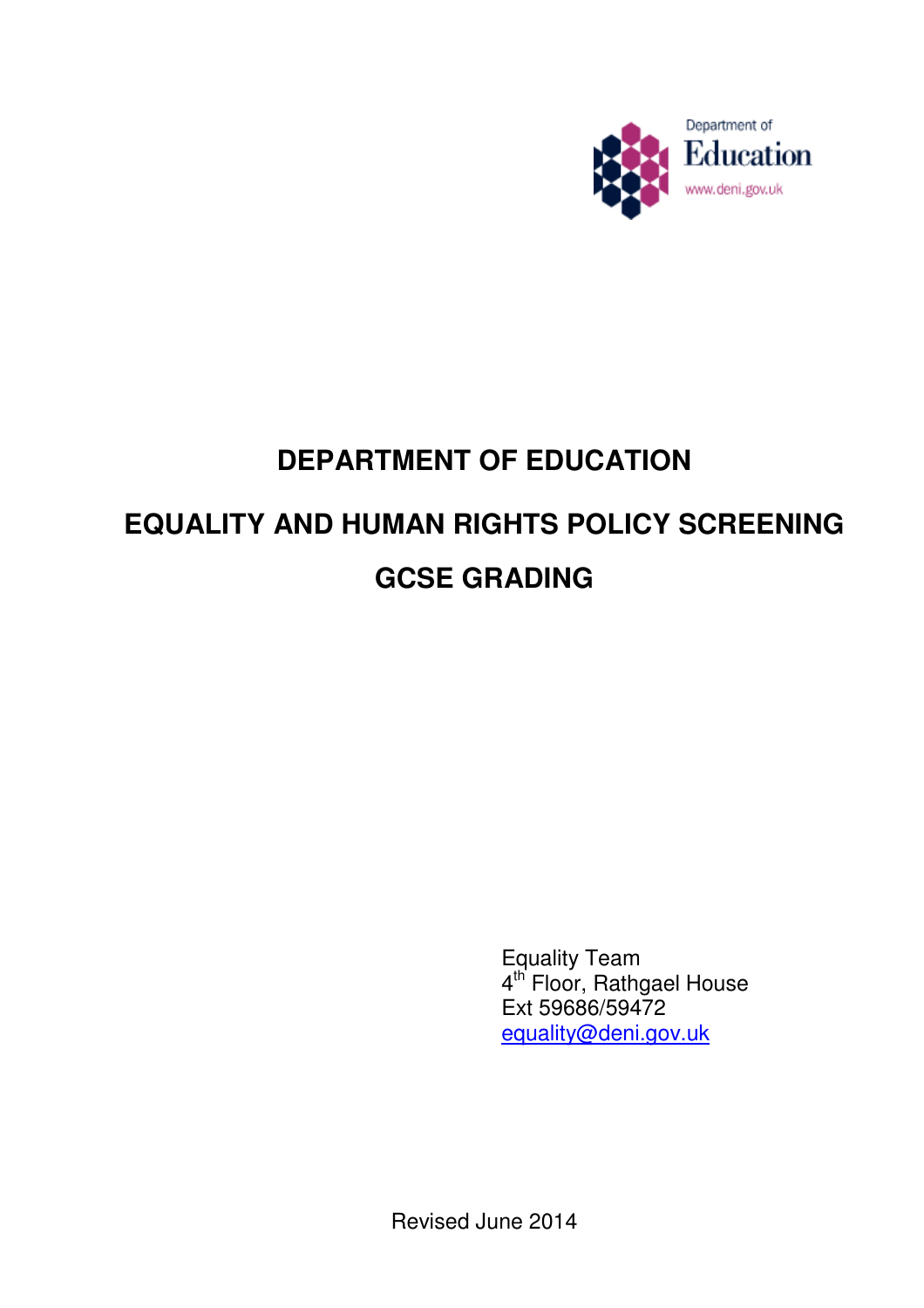## **Index**

- 1. POLICY SCOPING
- 2 . EVIDENCE
- 3 . SCREENING QUESTIONS
- 4 . SCREENING DECISION
- 5 . TIMETABLING AND PRIORITISING
- 6. MITIGATION
- 6. MITIGATION<br>7. MONITORING
- 8 . DISABILITY DISCRIMINATION
- 9 . CONSIDERATION OF HUMAN RIGHTS ISSUES
- 10. RURAL PROOFING
- 11. APPROVAL AND AUTHORISATION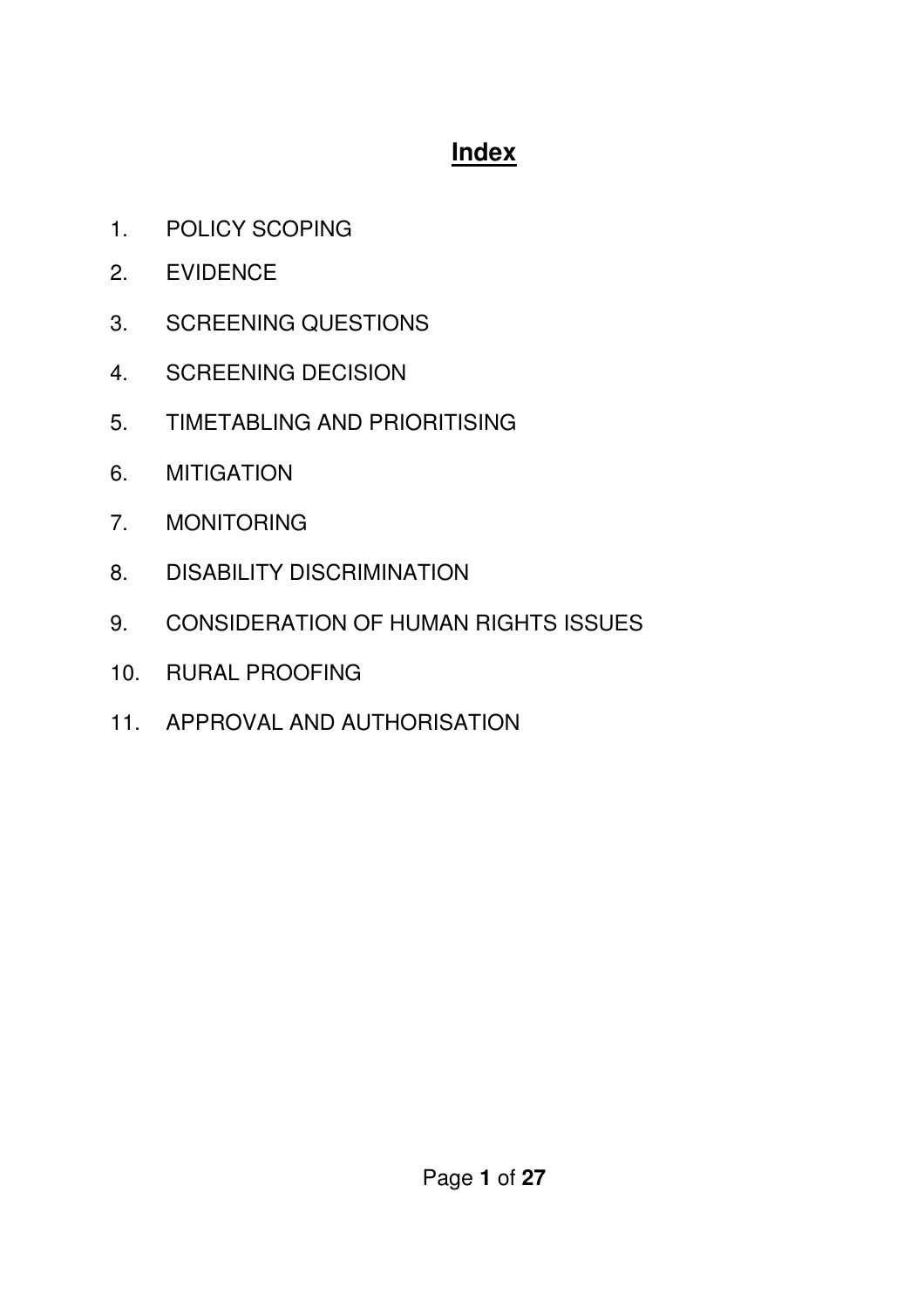#### $\mathbf 1$ . **1. POLICY SCOPING**

### **1.1**

#### **Title of policy: GCSE Grading**

#### $1.2$ **1.2 Type of Policy Development**

This is a revised policy.

#### **1.3 Description of policy**

 On 11 March 2014, the Education Minister announced that he had accepted all of the recommendations from the CCEA fundamental review of GCSEs and A Levels.

 The Minister asked his departmental officials to provide advice on a number of qualification issues that arise as a result of GCSE reform decisions in England including GCSE grading.

 This policy relates to a new numerical GCSE grading system being introduced with grades from 9 to 1 rather than A\* to G.

Pa e g **2** of **27**

A more detailed background to the policy is attached at Annex A.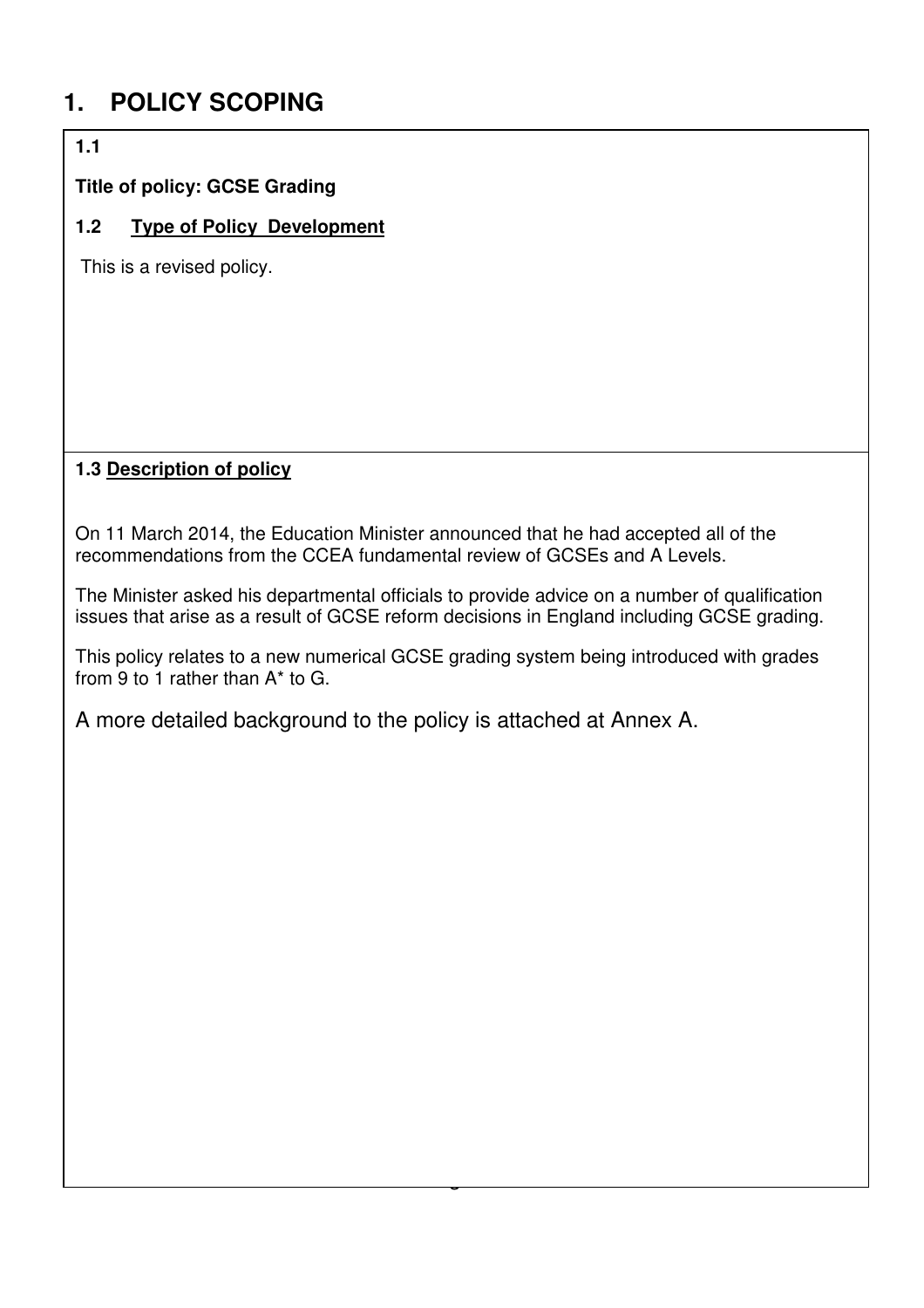$1.4$ **1.4** What factors could contribute to, or detract from the intended aim/outcome of the policy?

| None                              |  |
|-----------------------------------|--|
|                                   |  |
|                                   |  |
| Legislative                       |  |
|                                   |  |
|                                   |  |
| Financial                         |  |
|                                   |  |
|                                   |  |
|                                   |  |
| Others (please specify) See below |  |
|                                   |  |
|                                   |  |
|                                   |  |
|                                   |  |

### **Issues/Risks for DE**

### GCSE Grading

The main concern of not changing to a numerical grading structure is the implications of having a permanent situation where there are two grading systems in place for GCSE qualifications. This may have implications for learners, parents, employers and so on.

 We recognise that for at least two years (for GCSE results released in Aug 2017 and Aug 2018), there will be GCSEs awarded here with different grading systems since CCEA's revised GCSEs will not be available for first teaching until Sep 2017).

 England, Wales and the north of Ireland operate a 3-country qualifications system. In the main, we have the same qualifications and the regulators work together to ensure there are common standards and demands across all 3 jurisdictions. This means pupils taking exams here can have their qualifications easily recognised and accepted by universities and employers if they wish to go to study or work in England, Wales or the south of Ireland and vice-versa. The intention is that the comparability of the qualification would be maintained if the grading system was the same. In considering this issue, DE had to consider if the north of Ireland should also move to numerical grading system. As part of our considerations, we have taken into account advice from CCEA in its capacity as qualifications regulator, and the views of key stakeholders, especially teachers and pupils. Our over-riding concern is the interests of young people and ensuring they are enabled to achieve to their full potential.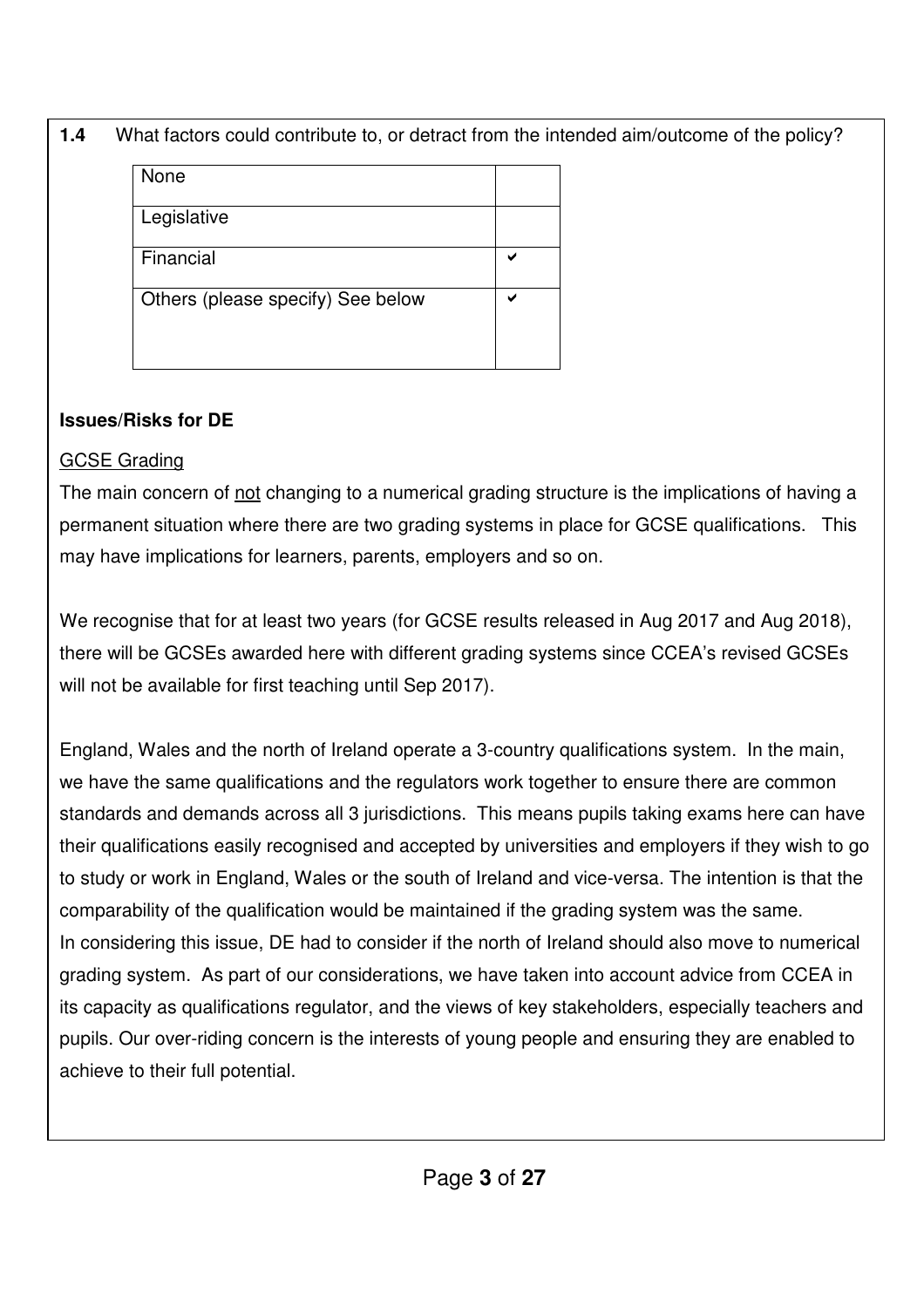#### $1.5$ **Main stakeholders affected** *(Please tick*  $\vee$  relevant boxes)

| <b>Pupils (Actual or Potential)</b>                                 |  |
|---------------------------------------------------------------------|--|
| Parents                                                             |  |
| <b>Teaching Staff</b>                                               |  |
| <b>Trade Unions or Professional Organisations</b>                   |  |
| <b>Other Public Sector Organisations (CCEA)</b>                     |  |
| Departmental Staff                                                  |  |
| Others (please specify) – Higher Education<br><b>Establishments</b> |  |

### **1.6 Who is responsible for: (a) Devising the policy**  The Department of Education

 **(b) Implementing it**  DE, CCEA.

## **(c) Explain the relationship?**

 The Department for Education in England can make changes to its policy and there is an expectation that it will inform and liaise with the devolved administrations throughout its decision making process. We can develop the same or different policy as we see fit for our circumstances..

 The Council for the Curriculum, Examinations and Assessment (CCEA) was established on 1 April 1994 and is a non-departmental public body reporting to the Department of Education inthis jurisdiction. CCEA provides advice to the Department of Education here on a range of issues including the changes proposed by DfE.

#### $1.7$ **1.7 Other policies or objectives with a bearing on this policy**

 Achievement levels at GCE/GCSE – as set out in the department's business plan and PfG (2011-15).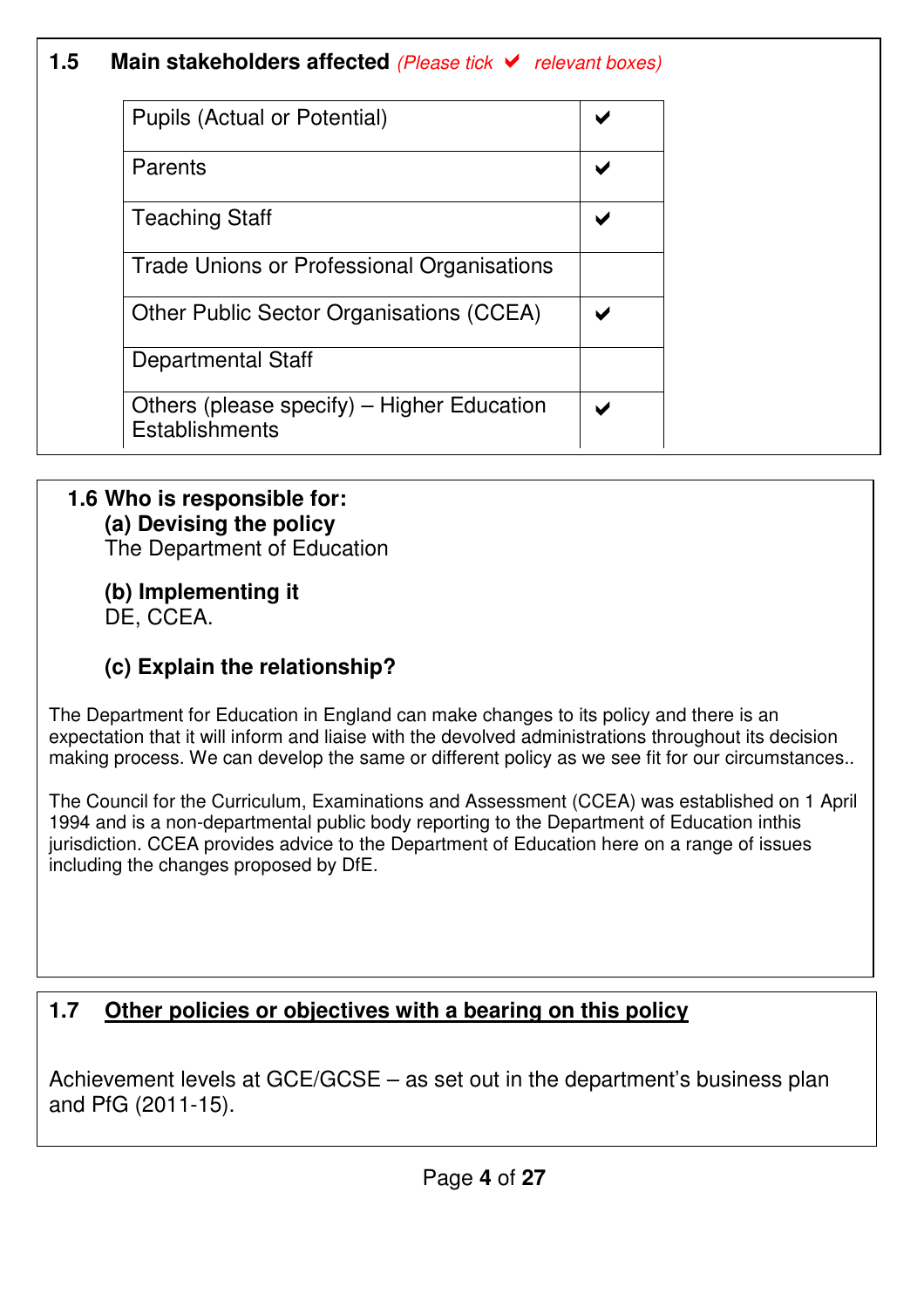## **2. EVIDENCE**

#### $2.1$ **2.1 What evidence/information (both qualitative and quantitative) have you gathered to inform this policy?** (Relevant details should be given for each

|                                      | of the categories.)                                                                                                                                                                                                                                                                  |               |      |               |             |                               |             |      |  |
|--------------------------------------|--------------------------------------------------------------------------------------------------------------------------------------------------------------------------------------------------------------------------------------------------------------------------------------|---------------|------|---------------|-------------|-------------------------------|-------------|------|--|
| <b>Section 75</b><br><b>Category</b> | <b>Details of Evidence/Information</b>                                                                                                                                                                                                                                               |               |      |               |             |                               |             |      |  |
|                                      | Overall attainment at GCSEs by religion is recorded. Figures for 2012/13 GCSE<br>school leavers are set out below.<br>There is no indication that the policy proposal will disproportionately impact on the<br>basis of religion. However, this will be monitored by the Department. |               |      |               |             |                               |             |      |  |
| Religious                            |                                                                                                                                                                                                                                                                                      |               |      | Protestant    |             | <b>Catholic</b>               |             |      |  |
| <b>Belief</b>                        |                                                                                                                                                                                                                                                                                      |               |      | <b>Number</b> | %           | <b>Number</b>                 | %           |      |  |
|                                      | 5+ GCSEs A*-C(inc. equivalents)                                                                                                                                                                                                                                                      |               |      | 7066          | 77.4        | 9232                          | 80.4        |      |  |
|                                      | 5+ GCSEs A*-C(inc. equivalents) inc.                                                                                                                                                                                                                                                 |               |      |               |             |                               |             |      |  |
|                                      | <b>GCSE English and maths</b>                                                                                                                                                                                                                                                        |               |      | 5562          | 61.0        | 7326                          | 63.8        |      |  |
|                                      | 5+ GCSEs A*-G(inc. equivalents)<br>No GCSEs                                                                                                                                                                                                                                          |               |      | 8690<br>135   | 95.2<br>1.5 | 10876<br>194                  | 94.8<br>1.7 |      |  |
|                                      | <b>Total Leavers</b>                                                                                                                                                                                                                                                                 |               |      | 9124          |             | 11476                         |             |      |  |
| <b>Political</b>                     | There is no indication that the policy proposal will disproportionately impact on the                                                                                                                                                                                                |               |      |               |             |                               |             |      |  |
|                                      | basis of religion                                                                                                                                                                                                                                                                    |               |      |               |             |                               |             |      |  |
| Opinion                              |                                                                                                                                                                                                                                                                                      |               |      |               |             |                               |             |      |  |
| Racial                               | Race of school leavers is recorded as Other White and Minority Ethnic. There is                                                                                                                                                                                                      |               |      |               |             |                               |             |      |  |
| Group                                | no indication the policy proposal will disproportionately impact on the basis of<br>race. However, this will be monitored by the Department.                                                                                                                                         |               |      |               |             |                               |             |      |  |
|                                      |                                                                                                                                                                                                                                                                                      | Other         |      | White         |             | <b>Minority Ethnic Groups</b> |             |      |  |
|                                      |                                                                                                                                                                                                                                                                                      | <b>Number</b> | %    | <b>Number</b> | %           | <b>Number</b>                 |             | %    |  |
| 5+ GCSEs A*-C(inc. equivalents)      |                                                                                                                                                                                                                                                                                      | 1766          | 73.6 | 17770         | 78.8        |                               | 294         | 65.3 |  |
|                                      | 5+ GCSEs A*-C(inc. equivalents) inc.                                                                                                                                                                                                                                                 |               |      |               |             |                               |             |      |  |
| <b>GCSE English and maths</b>        |                                                                                                                                                                                                                                                                                      | 1415          | 58.9 | 14071         | 62.4        |                               | 232         | 51.6 |  |
| 5+ GCSEs A*-G(inc. equivalents)      |                                                                                                                                                                                                                                                                                      | 2248          | 93.6 | 21433         | 95.0        |                               | 381         | 84.7 |  |
| No GCSEs<br><b>Total Leavers</b>     |                                                                                                                                                                                                                                                                                      | 43<br>2401    | 1.8  | 332<br>22551  | 1.5         |                               | 40<br>450   | 8.9  |  |
|                                      |                                                                                                                                                                                                                                                                                      |               |      |               |             |                               |             |      |  |
| Age                                  | GCSE's are taken within school at broadly the same age.                                                                                                                                                                                                                              |               |      |               |             |                               |             |      |  |
| Marital                              | Not applicable.                                                                                                                                                                                                                                                                      |               |      |               |             |                               |             |      |  |
| <b>Status</b>                        |                                                                                                                                                                                                                                                                                      |               |      |               |             |                               |             |      |  |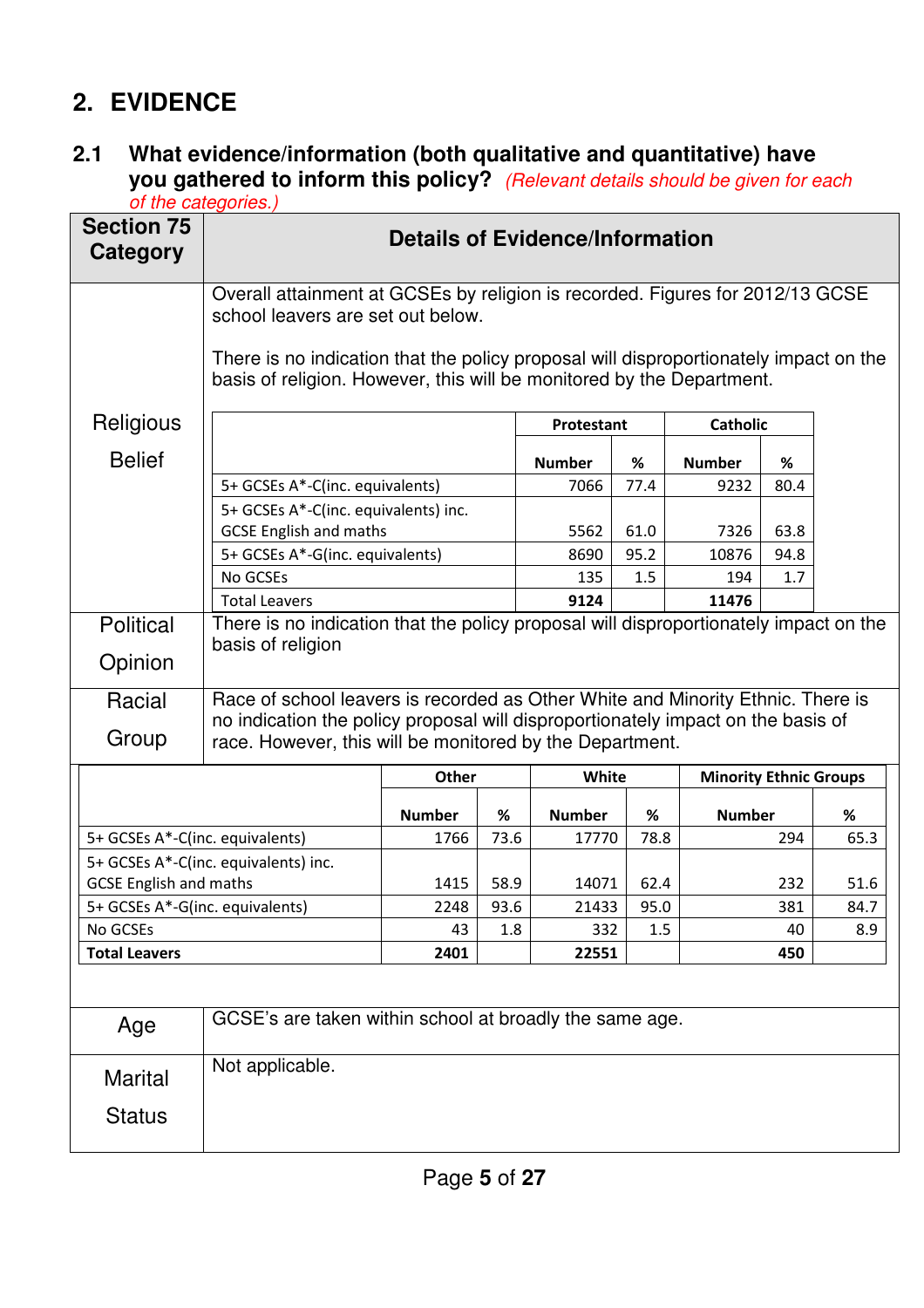| <b>Section 75</b><br>Category | <b>Details of Evidence/Information</b>                                                                                                                                                                                                                                                                                                                                                                                                                                                                                                                                                                                                                                                                                                                                                                                                                                                                                                                                                                                                                                                                                              |               |      |               |      |  |  |  |  |  |
|-------------------------------|-------------------------------------------------------------------------------------------------------------------------------------------------------------------------------------------------------------------------------------------------------------------------------------------------------------------------------------------------------------------------------------------------------------------------------------------------------------------------------------------------------------------------------------------------------------------------------------------------------------------------------------------------------------------------------------------------------------------------------------------------------------------------------------------------------------------------------------------------------------------------------------------------------------------------------------------------------------------------------------------------------------------------------------------------------------------------------------------------------------------------------------|---------------|------|---------------|------|--|--|--|--|--|
| Sexual<br>Orientation         | This information is not currently collected. However the shout Report stated that,<br>"analysis of the 2001 Census indicates that between 2% and 10% of the<br>population may be lesbian, gay or bisexual."<br>There is no evidence to suggest that the changes proposed to GCSE grading will<br>differentially impact people dependent on their sexual orientation.                                                                                                                                                                                                                                                                                                                                                                                                                                                                                                                                                                                                                                                                                                                                                                |               |      |               |      |  |  |  |  |  |
|                               |                                                                                                                                                                                                                                                                                                                                                                                                                                                                                                                                                                                                                                                                                                                                                                                                                                                                                                                                                                                                                                                                                                                                     | Girls         |      | <b>Boys</b>   |      |  |  |  |  |  |
|                               |                                                                                                                                                                                                                                                                                                                                                                                                                                                                                                                                                                                                                                                                                                                                                                                                                                                                                                                                                                                                                                                                                                                                     | <b>Number</b> | %    | <b>Number</b> | %    |  |  |  |  |  |
|                               | 5+ GCSEs A*-C(inc. equivalents)                                                                                                                                                                                                                                                                                                                                                                                                                                                                                                                                                                                                                                                                                                                                                                                                                                                                                                                                                                                                                                                                                                     | 9314          | 82.8 | 8750          | 74.5 |  |  |  |  |  |
|                               | 5+ GCSEs A*-C(inc. equivalents) inc.<br><b>GCSE English and maths</b>                                                                                                                                                                                                                                                                                                                                                                                                                                                                                                                                                                                                                                                                                                                                                                                                                                                                                                                                                                                                                                                               | 7544          | 67.0 | 6759          | 57.5 |  |  |  |  |  |
|                               | 5+ GCSEs A*-G(inc. equivalents)                                                                                                                                                                                                                                                                                                                                                                                                                                                                                                                                                                                                                                                                                                                                                                                                                                                                                                                                                                                                                                                                                                     | 10806         | 96.0 | 11008         | 93.7 |  |  |  |  |  |
|                               | No GCSEs                                                                                                                                                                                                                                                                                                                                                                                                                                                                                                                                                                                                                                                                                                                                                                                                                                                                                                                                                                                                                                                                                                                            | 132           | 1.2  | 240           | 2.0  |  |  |  |  |  |
|                               | <b>Total Leavers</b>                                                                                                                                                                                                                                                                                                                                                                                                                                                                                                                                                                                                                                                                                                                                                                                                                                                                                                                                                                                                                                                                                                                | 11255         |      | 11746         |      |  |  |  |  |  |
| Men And<br>Women<br>Generally | <b>Females</b> generally perform better than their male counterparts in GCSE exams, in<br>2012/13. 82.8% of female school leavers in year 12 achieved 5 or more GCSEs<br>(including equivalents) at grades A*-C compared to 74.5% of male school leavers<br>The <b>performance gap</b> is not as large when GCSE grades (including equivalents)<br>at grades A*-G are considered, with 96% of females achieving compared with<br>93.7% of male school leavers.<br>Source: School Leavers Survey 2012/13<br>There is a no evidence to suggest that the changes to grading and performance<br>points will have an impact on males greater than females. This will be monitored<br>by the Department.<br>In respect of transgender men and women, a UK wide study for the Gender<br>Identity Research and Education Society (GIRES)<br>http://www.gires.org.uk/assets/Medpro-Assets/GenderVarianceUKreport.pdf<br>suggests that the prevalence rate for Northern Ireland is 8/100,000 (16 and over)<br>population or approximately .0008% of the population (16 and over, 1,432,501<br>people in 2011), i.e. approximately 115 people. |               |      |               |      |  |  |  |  |  |
| <b>Disability</b>             | Arrangements are already in place to make appropriate adjustments for persons<br>with a disability. The proposed changes to GCSE grading will not impact on these<br>arrangements. However, this will be monitored by the Department.<br>There is a no evidence to suggest that the changes to grading will have an impact<br>on persons with a disability.                                                                                                                                                                                                                                                                                                                                                                                                                                                                                                                                                                                                                                                                                                                                                                         |               |      |               |      |  |  |  |  |  |
|                               |                                                                                                                                                                                                                                                                                                                                                                                                                                                                                                                                                                                                                                                                                                                                                                                                                                                                                                                                                                                                                                                                                                                                     | Not disabled  |      | Disabled*     |      |  |  |  |  |  |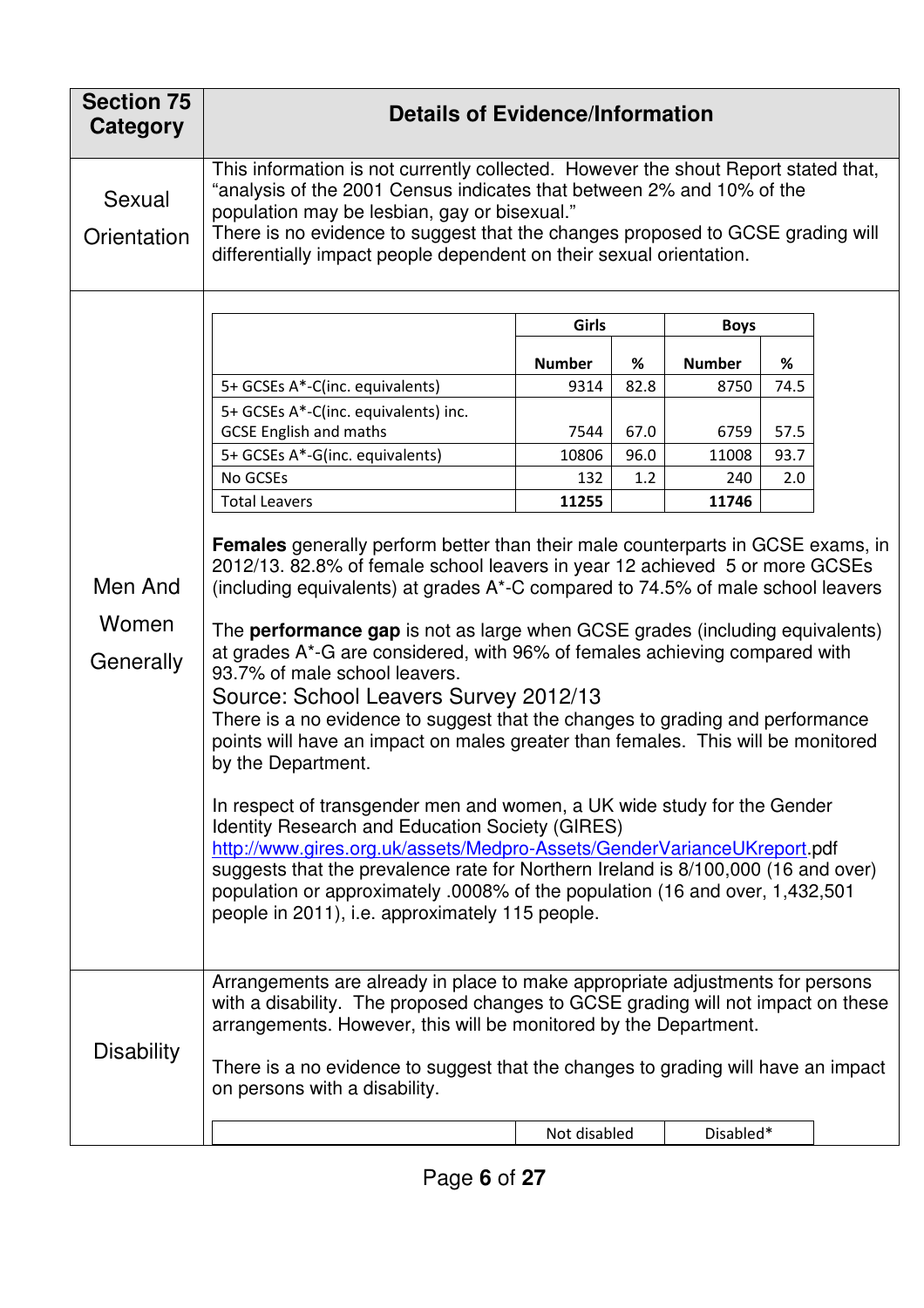| <b>Section 75</b><br>Category | <b>Details of Evidence/Information</b>                                                                                                                                                                                                                                                                                                                                                                        |       |      |     |      |  |  |  |  |  |  |
|-------------------------------|---------------------------------------------------------------------------------------------------------------------------------------------------------------------------------------------------------------------------------------------------------------------------------------------------------------------------------------------------------------------------------------------------------------|-------|------|-----|------|--|--|--|--|--|--|
|                               | Number<br>Number<br>%<br>%                                                                                                                                                                                                                                                                                                                                                                                    |       |      |     |      |  |  |  |  |  |  |
|                               | 5+ GCSEs A*-C(inc. equivalents)                                                                                                                                                                                                                                                                                                                                                                               | 17935 | 78.6 | 129 | 69.0 |  |  |  |  |  |  |
|                               | 5+ GCSEs A*-C(inc. equivalents) inc.                                                                                                                                                                                                                                                                                                                                                                          |       |      |     |      |  |  |  |  |  |  |
|                               | <b>GCSE English and maths</b>                                                                                                                                                                                                                                                                                                                                                                                 | 14222 | 62.3 | 81  | 43.3 |  |  |  |  |  |  |
|                               | 5+ GCSEs A*-G(inc. equivalents)                                                                                                                                                                                                                                                                                                                                                                               | 21648 | 94.9 | 166 | 88.8 |  |  |  |  |  |  |
|                               | No GCSEs                                                                                                                                                                                                                                                                                                                                                                                                      | 363   | 1.6  | 9   | 4.8  |  |  |  |  |  |  |
|                               | <b>Total Leavers</b><br>22814<br>187                                                                                                                                                                                                                                                                                                                                                                          |       |      |     |      |  |  |  |  |  |  |
|                               | *The definition for disability is that a child 'has a disability if he or she has a<br>physical or mental impairment which has a substantial and long-term (has or is<br>likely to last 12 months or more) adverse effect on his ability to carry out normal<br>day-to-day activities' This must have been assessed by a medical professional.<br>The disability variable is not validated by the department. |       |      |     |      |  |  |  |  |  |  |
| Dependants                    | The Young Life and Times Survey reports that 1 in 10 young people are carers.<br>There is no evidence to suggest that the changes proposed to GCSEs would<br>differentially impact upon people with dependants.                                                                                                                                                                                               |       |      |     |      |  |  |  |  |  |  |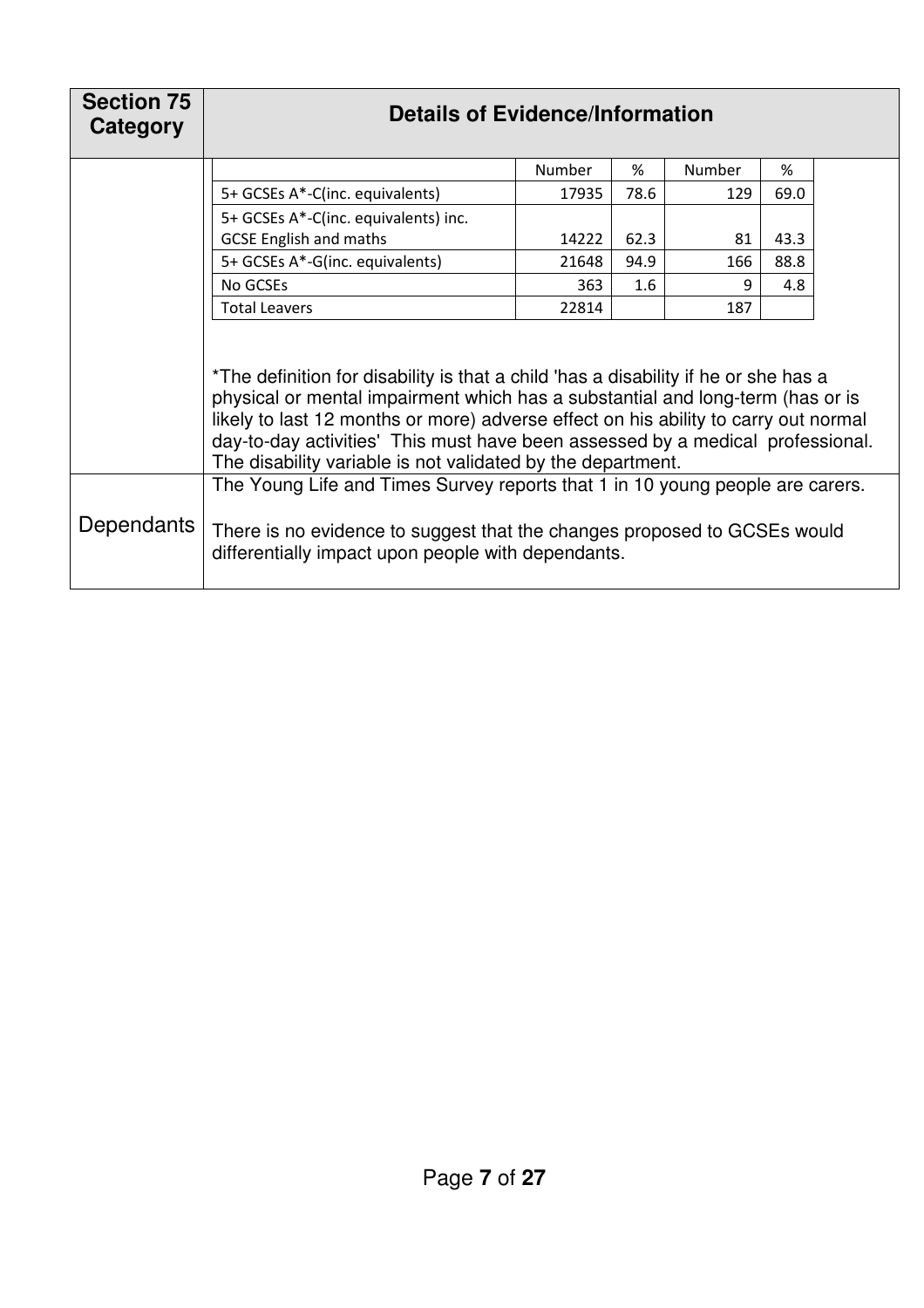**relation to this particular policy? 2.2 Taking into account the evidence gathered at 2.1 what are the needs, experiences and priorities of each of the categories in** 

| <b>Section 75</b><br>category | <b>Needs/Experiences/Uptake/Priorities</b>                                                                                                                                                                                                                                                                                                                                                                                                          |
|-------------------------------|-----------------------------------------------------------------------------------------------------------------------------------------------------------------------------------------------------------------------------------------------------------------------------------------------------------------------------------------------------------------------------------------------------------------------------------------------------|
| Religious<br><b>Belief</b>    | No issues.                                                                                                                                                                                                                                                                                                                                                                                                                                          |
| <b>Political</b><br>Opinion   | Using religious belief as a proxy for political opinion, there are<br>no issues.                                                                                                                                                                                                                                                                                                                                                                    |
| Racial<br>Group               | No issues.                                                                                                                                                                                                                                                                                                                                                                                                                                          |
| Age                           | No issues.                                                                                                                                                                                                                                                                                                                                                                                                                                          |
| Marital<br><b>Status</b>      | Not applicable.                                                                                                                                                                                                                                                                                                                                                                                                                                     |
| Sexual<br>Orientation         | No issues.                                                                                                                                                                                                                                                                                                                                                                                                                                          |
| Men And<br>Women<br>Generally | Females generally perform better in GCSEs than their male counterparts,<br>although The <b>performance gap</b> is not as large when GCSE grades<br>(including equivalents) at grades A*-G are considered, (Source: School<br>Leavers Survey 2012/13)<br>However, there is a no evidence to suggest that the technical changes<br>proposed to grading will have a greater impact on males than females.<br>This will be monitored by the Department. |
| <b>Disability</b>             | Special arrangements are already in place to make appropriate<br>arrangements for persons with a disability. The proposed<br>technical changes to GCSE grading will not impact on these                                                                                                                                                                                                                                                             |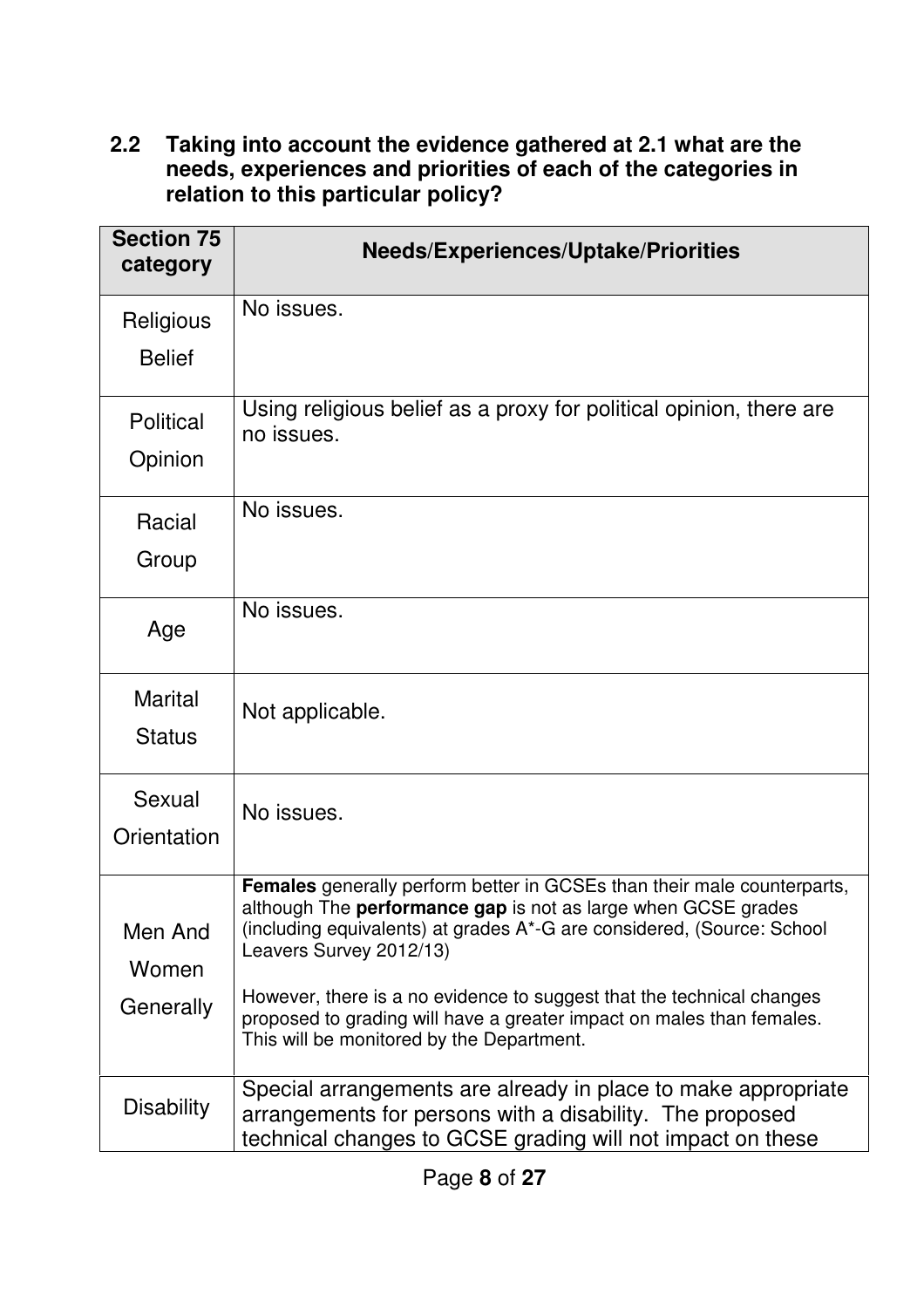|                        | arrangements and there is a no evidence to suggest that these<br>changes to grading will have a differential impact on persons with<br>disabilities. |
|------------------------|------------------------------------------------------------------------------------------------------------------------------------------------------|
| Dependants   No issues |                                                                                                                                                      |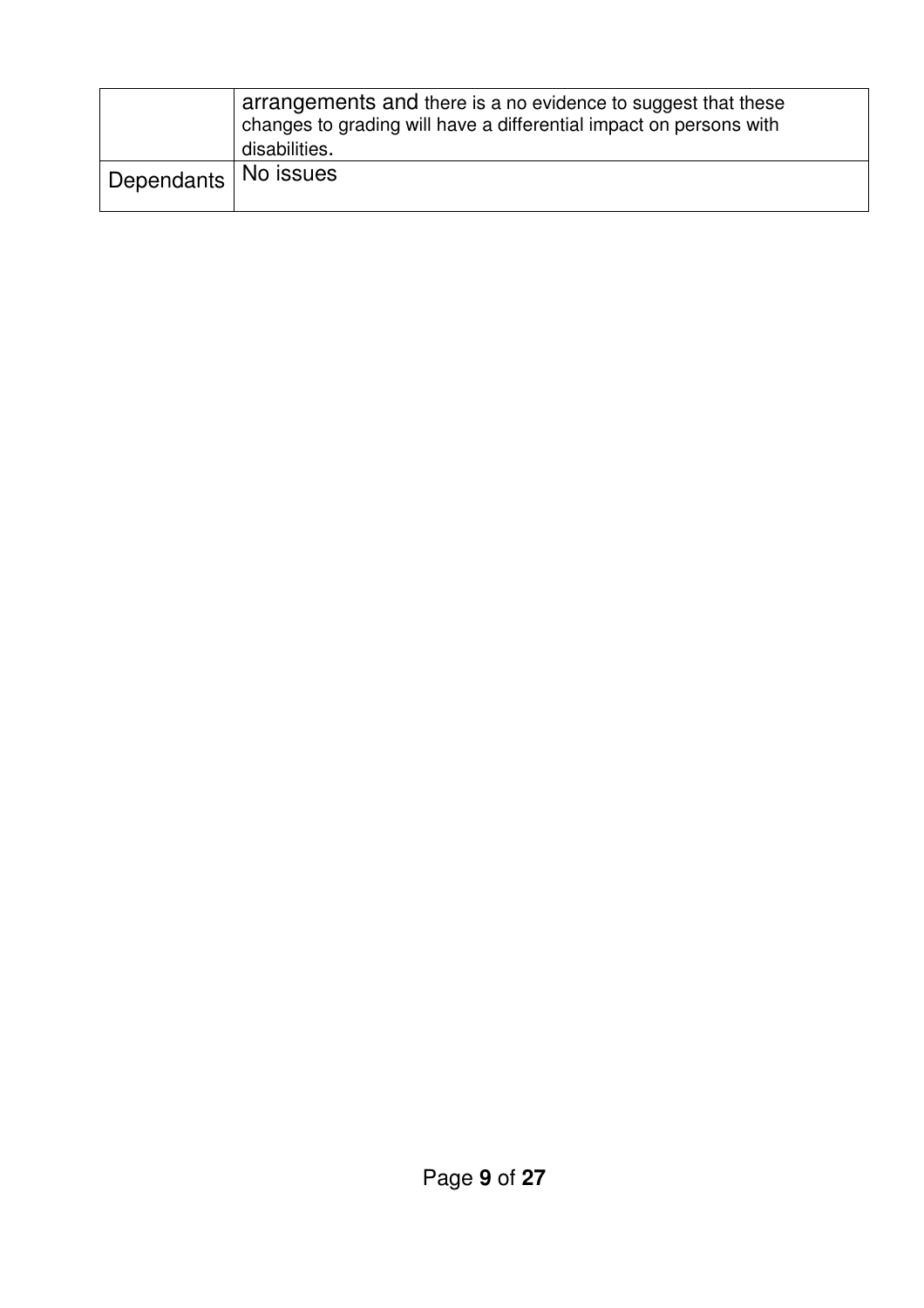## **3. SCREENING QUESTIONS**

### **3.1 What is the likely impact of this policy on equality of opportunity for each of the Section 75 equality categories?**

| <b>Section 75</b><br>category | None*                | Minor * | Major * | Details of policy impact Level of<br>impact? |
|-------------------------------|----------------------|---------|---------|----------------------------------------------|
| Religious<br>belief           |                      |         |         |                                              |
| Political<br>opinion          | ✔                    |         |         |                                              |
| Racial<br>group               | $\blacktriangledown$ |         |         |                                              |
| Age                           | ✔                    |         |         |                                              |
| <b>Marital</b><br>status      |                      |         |         |                                              |
| Sexual<br>Orientation         |                      |         |         |                                              |
| Men and<br>women<br>generally | ✔                    |         |         |                                              |
| <b>Disability</b>             |                      |         |         |                                              |
| Dependants                    | ✔                    |         |         |                                              |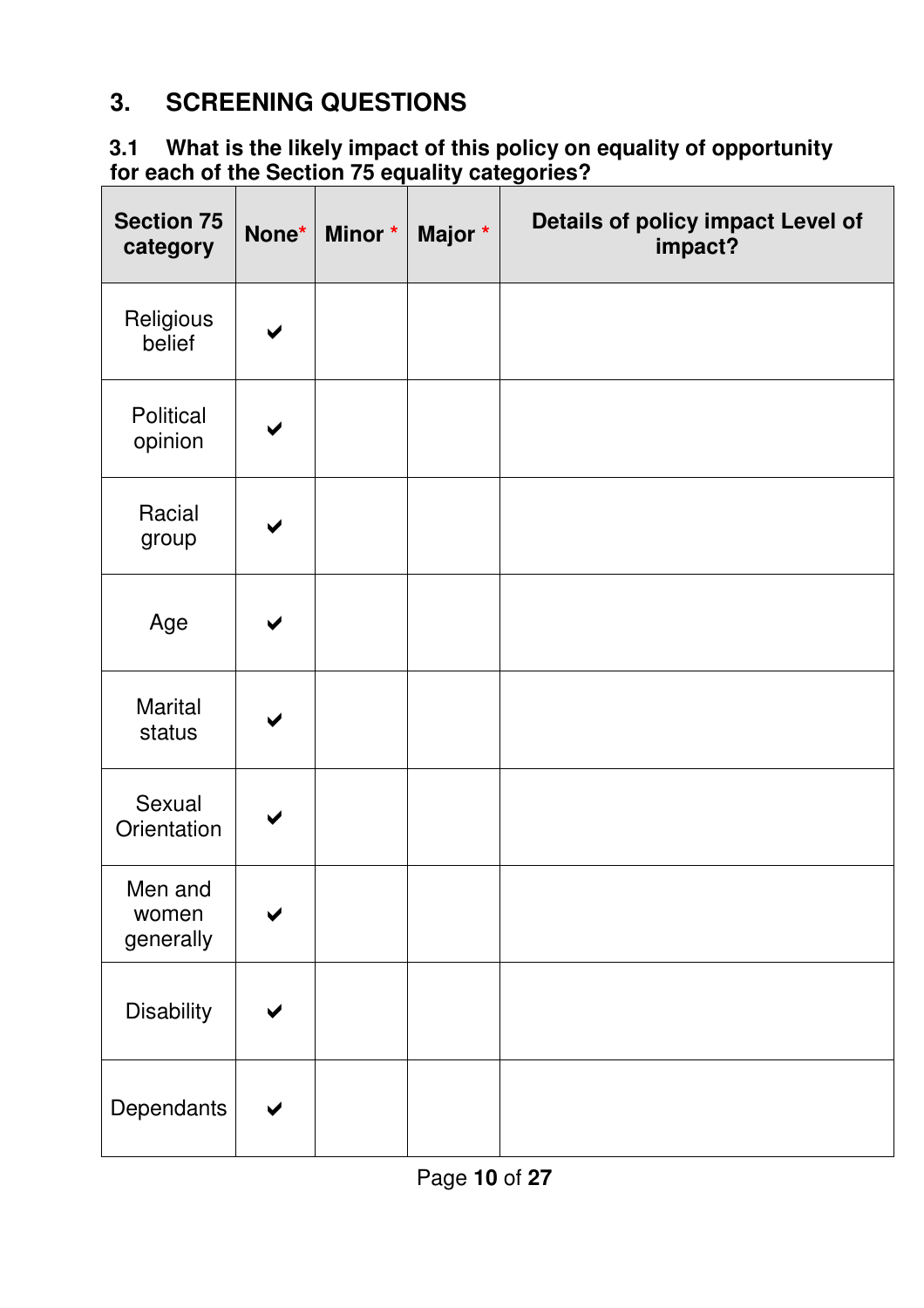#### **3.2 Are there opportunities to better promote equality of opportunity for people within the Section 75 equality categories?**

| <b>Section 75</b><br>category | NO*                  | Yes* | <b>Provide Details</b> |
|-------------------------------|----------------------|------|------------------------|
| Religious<br>belief           | $\blacktriangledown$ |      |                        |
| Political<br>opinion          | $\blacktriangledown$ |      |                        |
| Racial<br>group               |                      |      |                        |
| Age                           | ✔                    |      |                        |
| Marital<br>status             | ✔                    |      |                        |
| Sexual<br>Orientation         | ✔                    |      |                        |
| Men and<br>women<br>generally | ✔                    |      |                        |
| <b>Disability</b>             |                      |      |                        |
| Dependants                    |                      |      |                        |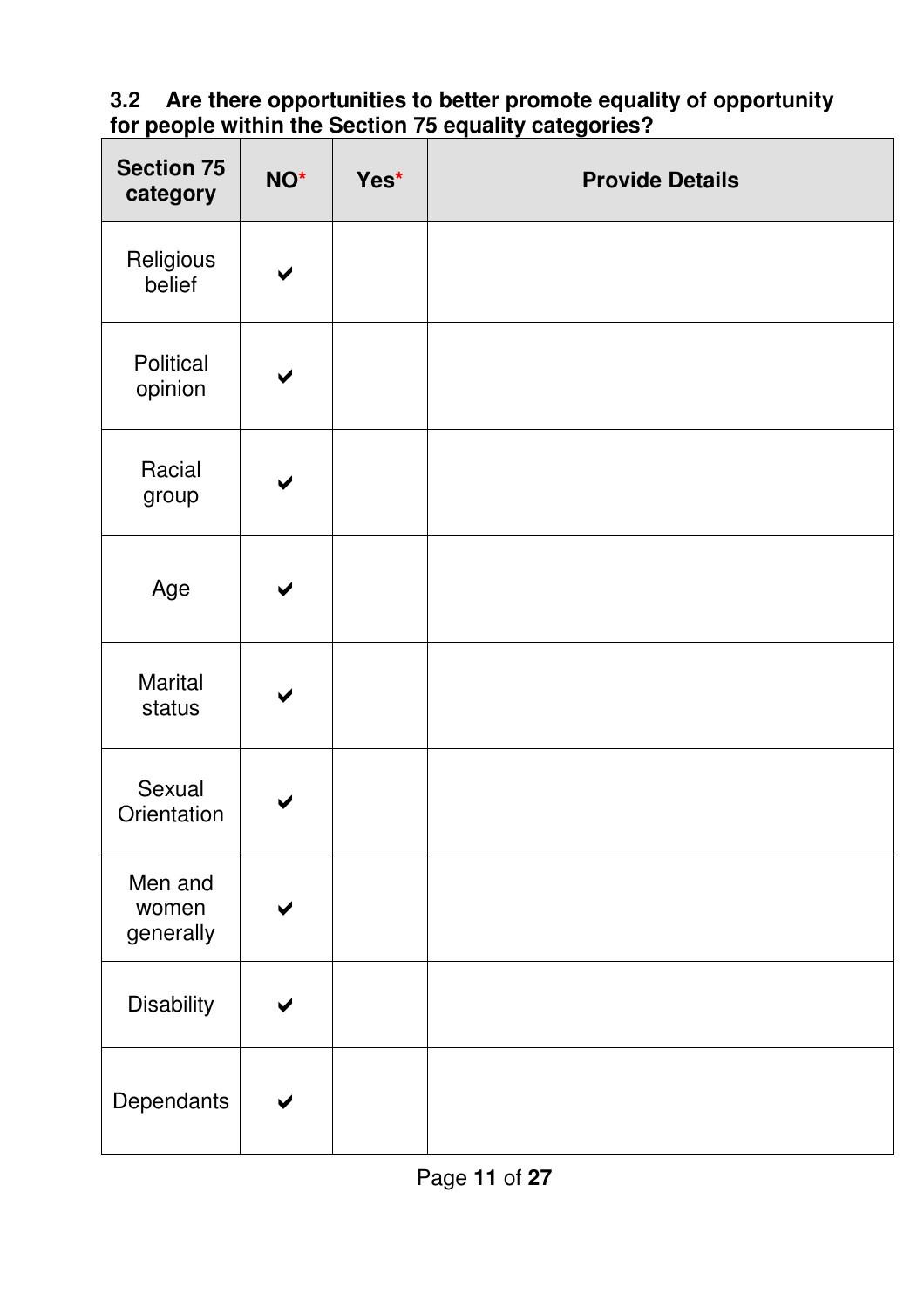3.3  **between: people of different religious belief, political opinion or 3.3 To what extent is the policy likely to impact on good relations racial group?** 

| Good<br>relations<br>category | <b>No</b><br>impact* | <b>Minor</b><br>impact* | <b>Major</b><br>impact* | <b>Details of policy impact</b> |
|-------------------------------|----------------------|-------------------------|-------------------------|---------------------------------|
| Religious<br>belief           | $\blacktriangledown$ |                         |                         |                                 |
| Political<br>opinion          | $\blacktriangledown$ |                         |                         |                                 |
| Racial<br>group               | $\blacktriangledown$ |                         |                         |                                 |

 **people of different religious belief, political opinion or racial 3.4 Are there opportunities to better promote good relations between group?** 

| Good<br>relations<br>category | NO <sup>*</sup>      | YES* | <b>Provide Details</b> |
|-------------------------------|----------------------|------|------------------------|
| Religious<br>belief           | $\blacktriangledown$ |      |                        |
| <b>Political</b><br>opinion   | $\blacktriangledown$ |      |                        |
| Racial<br>group               | $\blacktriangledown$ |      |                        |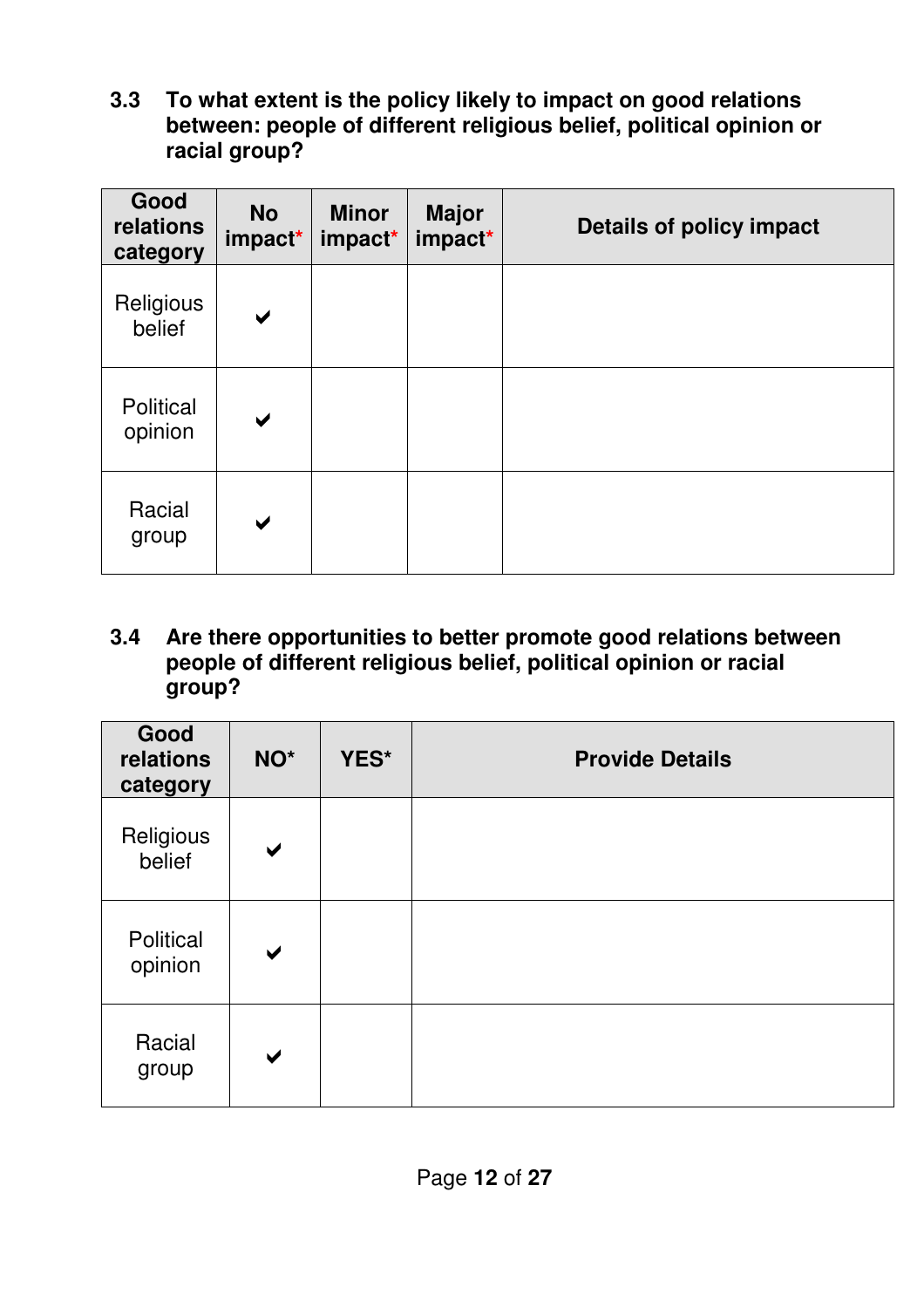### **3.5 Additional considerations - Multiple identities**

 **Please provide details of data on the impact of the policy on people with multiple identities and specify relevant Section 75 categories concerned.** 

 The revised policy is not considered to have an adverse differential impact or effect on an individual or group with multiple identities.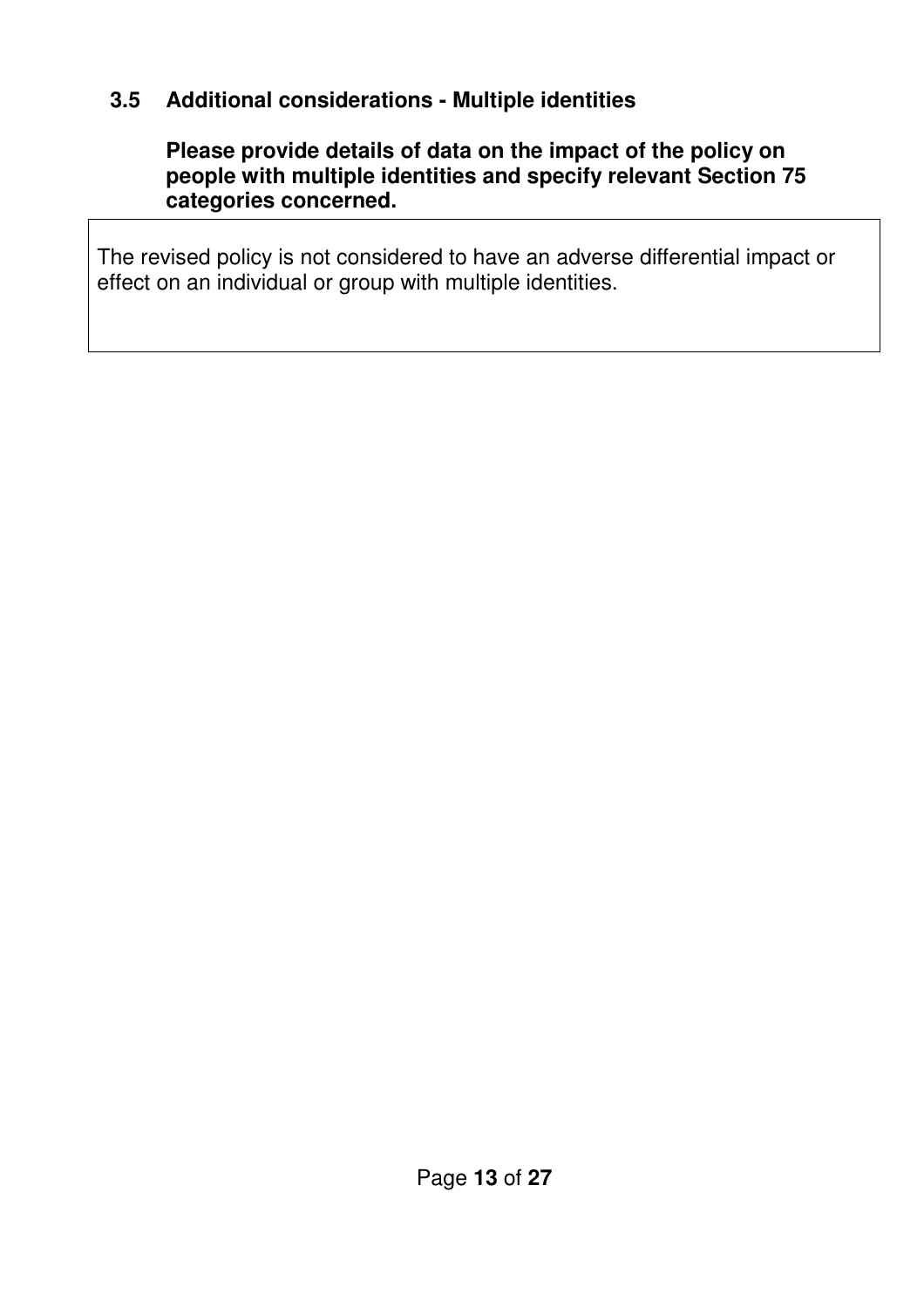#### **4. SCREENING DECISION**

### **Not to conduct an equality impact assessment because no equality issues have been identified.**

Please provide details which support the decision

 Overall the desire to address issues of comparability and reduce confusion in the grading systems is in the best interest of schools and learners.

 There is no evidence to suggest that a numerical grading system or alpha system would have a differential impact on any categories.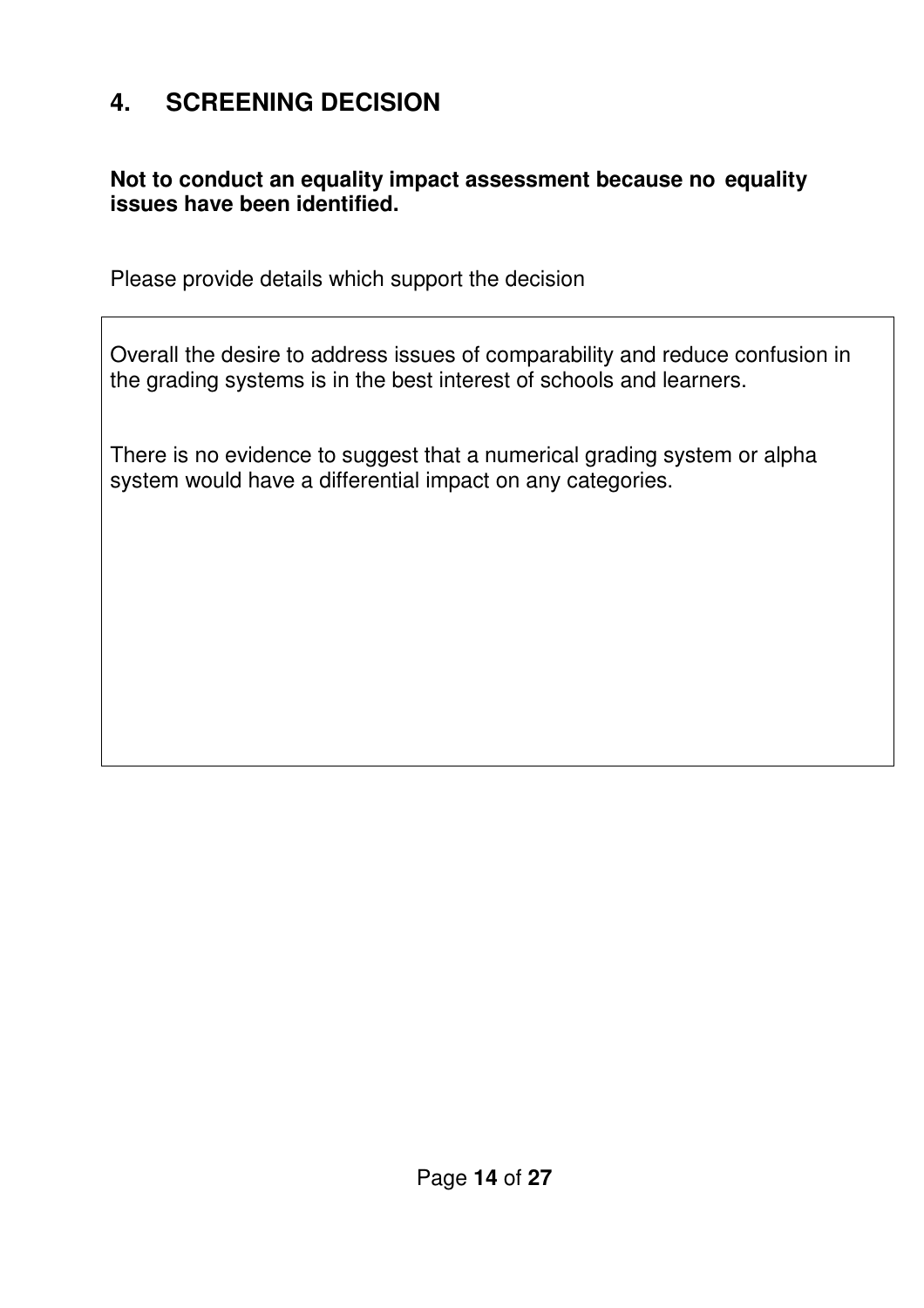## **5. TIMETABLING AND PRIORITISING**

#### **assessment, then please answer the following questions to determine its priority.**  If the policy has been 'screened in' for equality impact

 On a scale of 1-3, with 1 being the lowest priority and 3 being the highest, assess the policy in terms of its priority for equality impact assessment.

| <b>Criterion</b>                                     | <b>Priority</b><br>Rating |
|------------------------------------------------------|---------------------------|
| Effect on equality of opportunity and good relations |                           |
| Social need                                          |                           |
| Effect on people's daily lives                       |                           |
| Relevance to a public authority's functions          |                           |
| Total                                                |                           |

 Details of the Department's Equality Impact Assessment Timetable will be included in a Quarterly Screening Report.

#### **Public Authorities please provide details**  If the policy is affected by timetables established by other relevant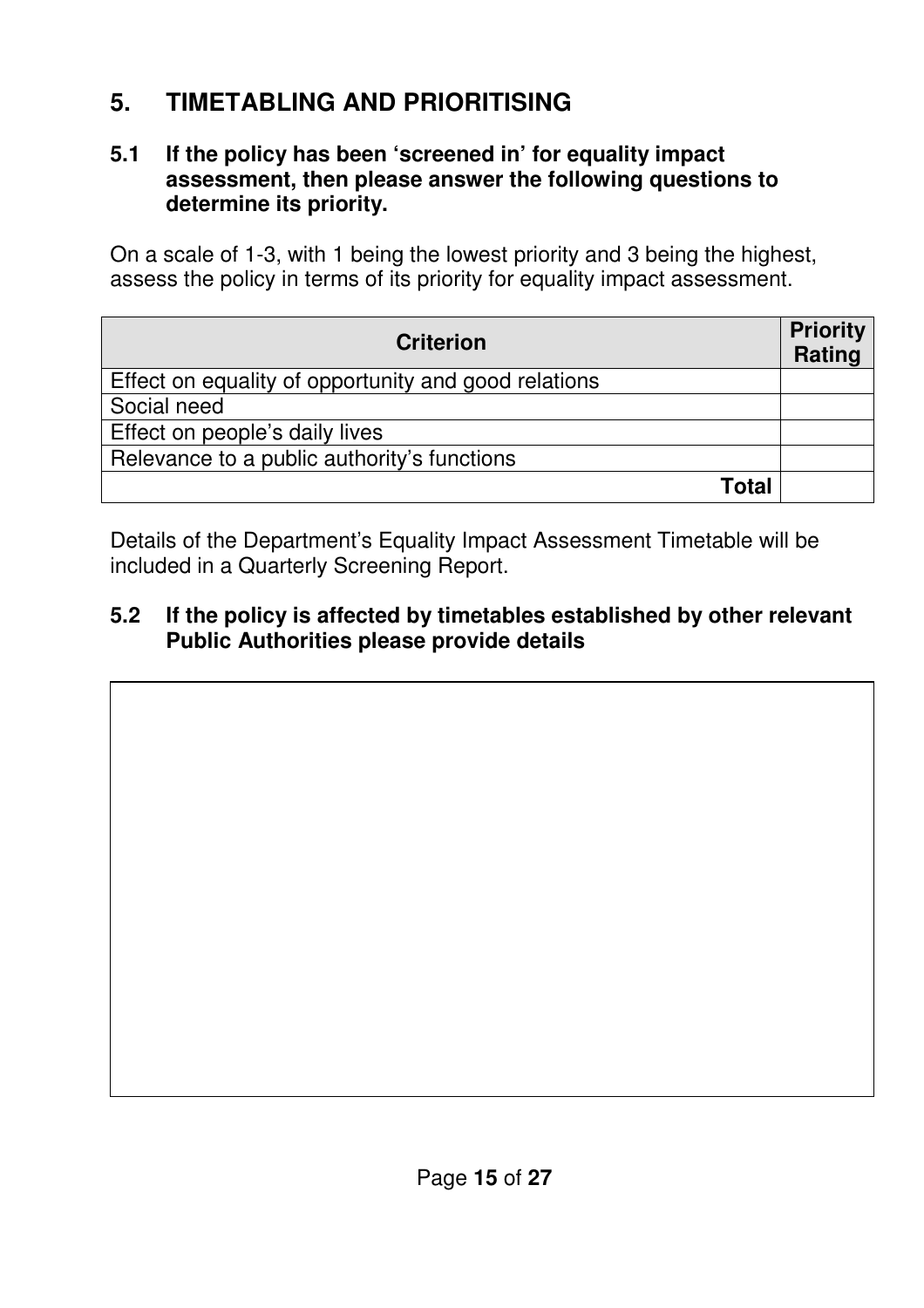## **6. MITIGATION**

 If you conclude that the likely impact is **'minor'** and an equality impact assessment is not to be conducted, you should consider: mitigation to lessen the severity of any equality impact, or the introduction of an alternative policy to better promote equality of opportunity or good relations.

 **Why and how will the policy/decision be amended or changed or an alternative policy introduced to better promote equality of opportunity and/or good relations?**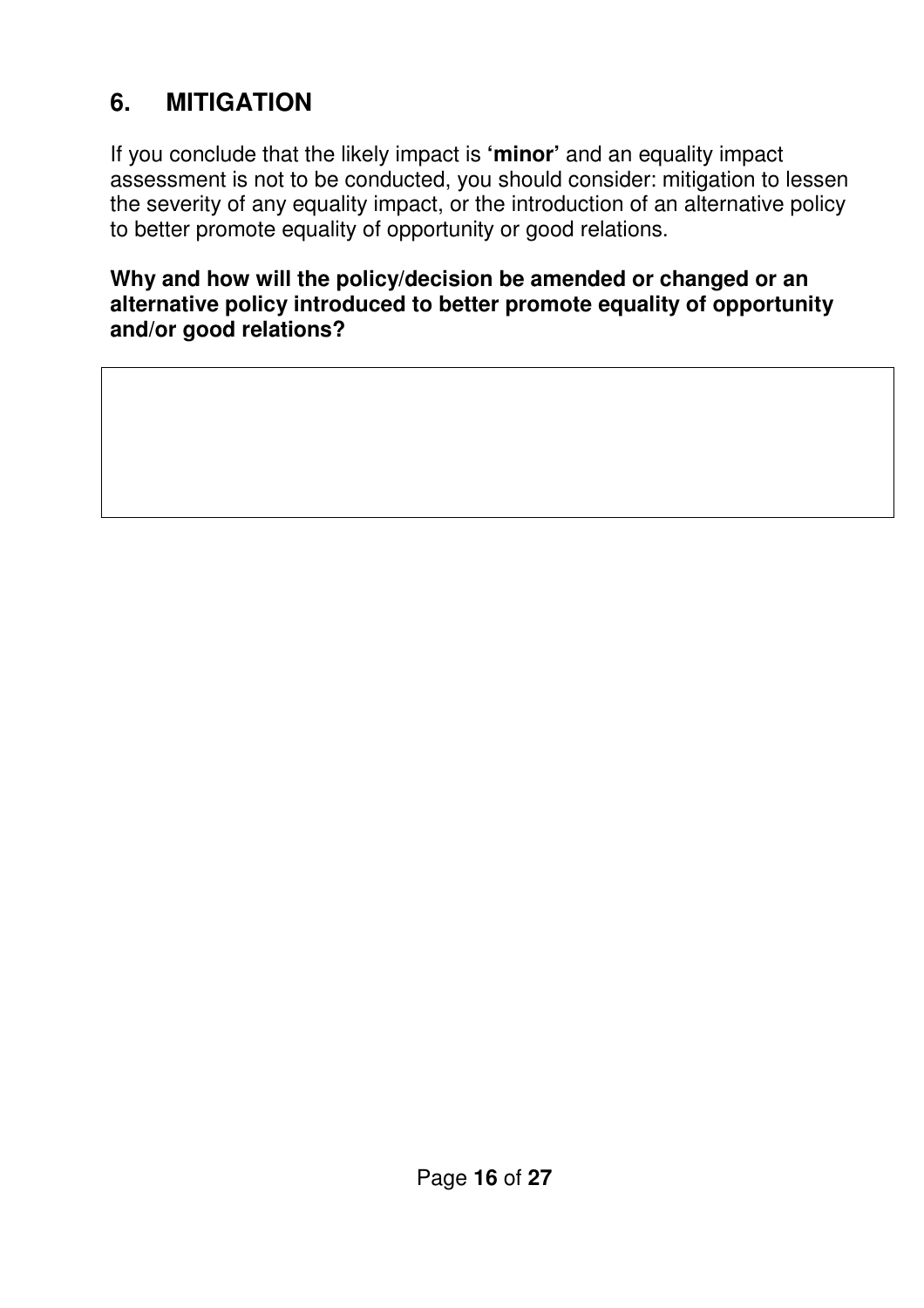## **7. MONITORING**

### **Effective monitoring will help identify any future adverse impact arising from the policy, as well as help with future planning and policy development.**

### **Please detail what data you will collect in the future in order to monitor the effect of the policy on any of Section 75 equality categories.**

 The Department will monitor the impact of its proposed changes on an ongoing basis to ensure that the outcomes from these policy changes are as intended and that there is no adverse differential impact on any of the nine Section 75 categories.

categories.<br>We will monitor for example:

- • GCSE results;and.
- The number of requests for Access Arrangements, Reasonable Adjustments and Special Consideration and the number and percentage granted.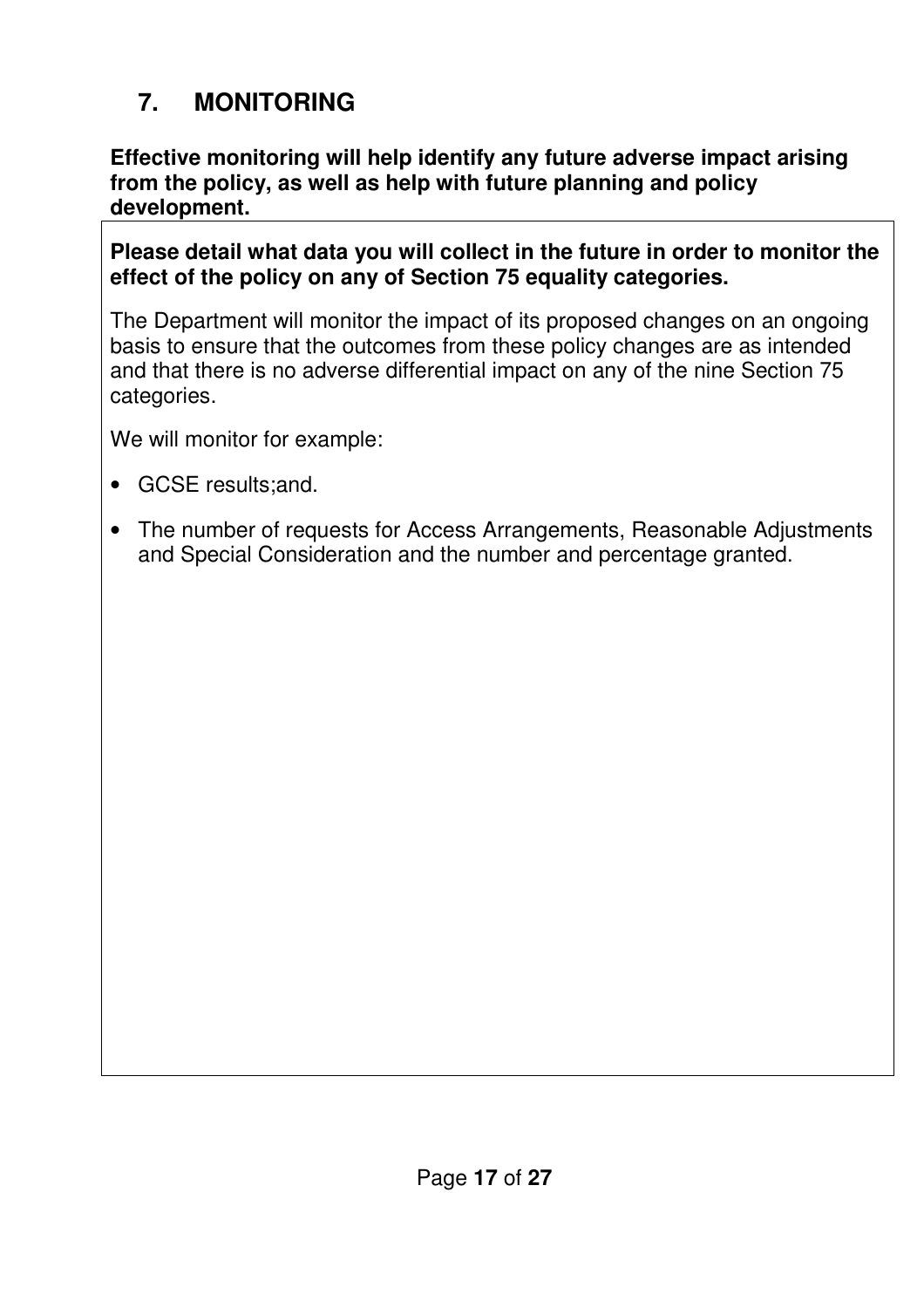## **8. DISABILITY DISCRIMINATION**

 **with disabilities from participating in public life or fails to promote positive attitudes towards persons with disabilities. 8.1 Please state if the policy/decision in any way discourages persons** 

| N/A |                                                                    |  |  |
|-----|--------------------------------------------------------------------|--|--|
|     |                                                                    |  |  |
|     |                                                                    |  |  |
|     |                                                                    |  |  |
|     |                                                                    |  |  |
|     |                                                                    |  |  |
|     | Please state if there is an opportunity to better promote positive |  |  |

 **attitudes towards persons with disabilities or encourage participation in public life by making changes to the policy/decision or introducing additional measures. 8.2 Please state if there is an opportunity to better promote positive** 

N/A

 **monitor the effect of the policy with reference to the disability 8.3 Please detail what data you will collect in the future in order to duties.** 

 The number of requests for: Access Arrangements, Reasonable Adjustments and Special Consideration and percentage granted.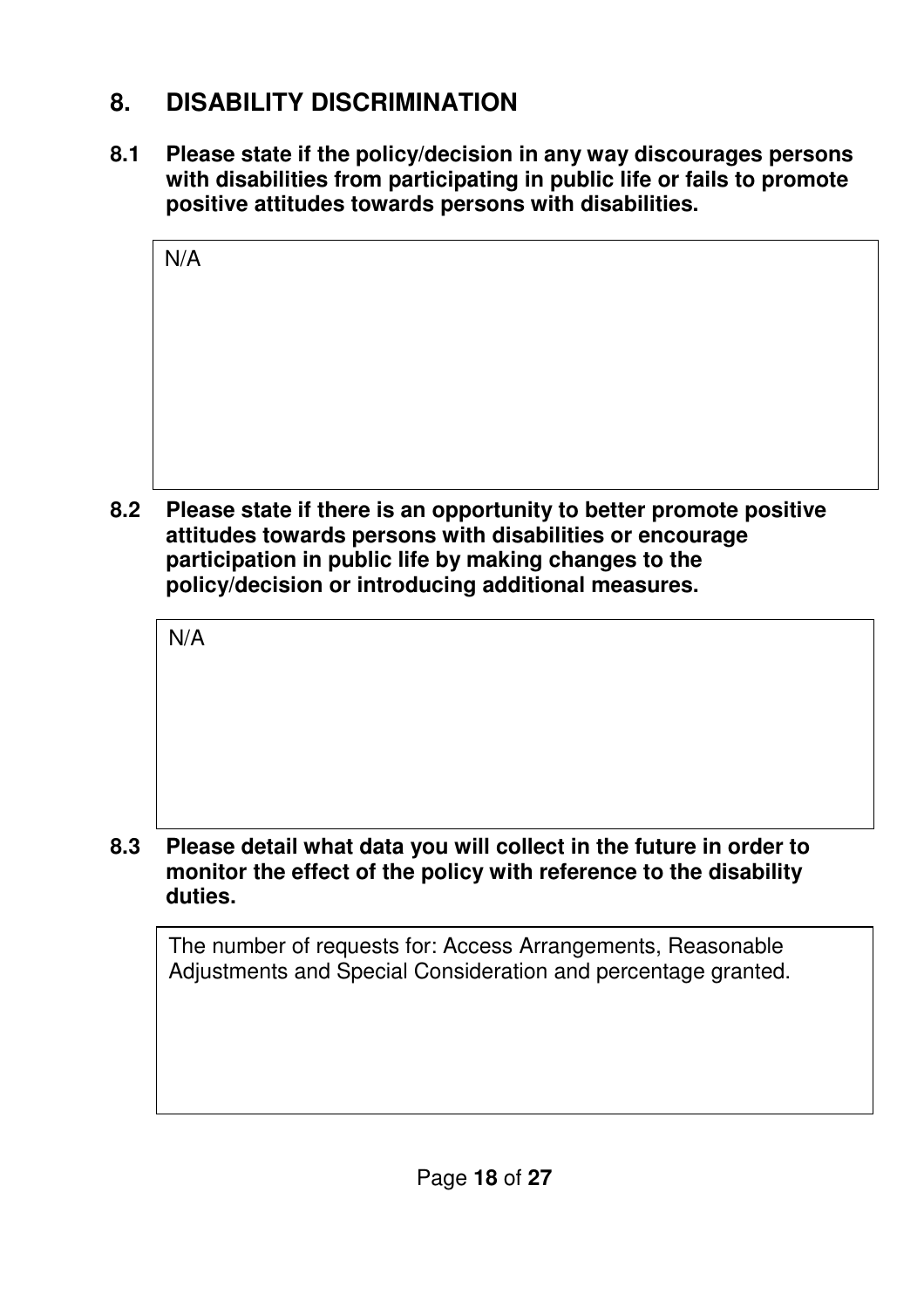## **9 CONSIDERATION OF HUMAN RIGHTS ISSUES**

#### **9.1 How does the policy/decision affect anyone's Human Rights?**  I.E.

 The Human Rights Act (1998) The United Nations Convention on the Rights of the Child (UNCRC) The United Nations Convention on the Rights of Persons with Disabilities The United Nations Convention on the Elimination of All Forms of **Discrimination Against Women (CEDAW)** (UNCRPD)

(\* Please tick ↓ as appropriate)

| <b>Insert Right Considered</b>                                 | $\star$ |
|----------------------------------------------------------------|---------|
| Positive Impact                                                |         |
| Negative Impact (human right interfered with<br>or restricted) |         |
| Neutral Impact                                                 |         |

If the effect you have identified is positive or neutral proceed to Question 9.3.

#### **9.2 If you have identified a negative impact who is affected and how?**

N/A

 At this stage you should determine whether to seek legal advice and to refer to the issue to the Equality Team to consider:

- whether there is a law which allows you to interfere with or restrict rights
- whether this interference or restriction is necessary and proportionate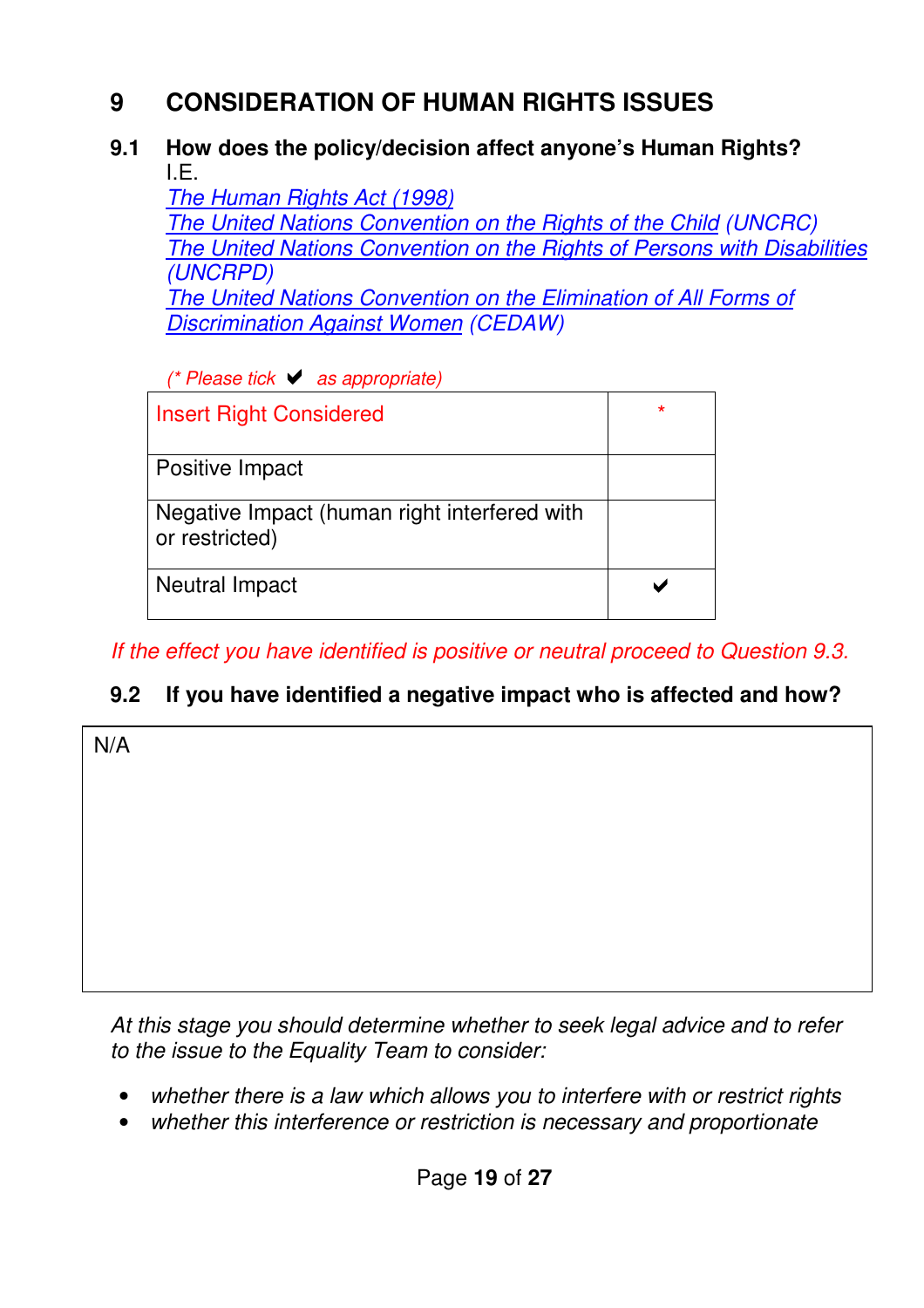- what action would be required to reduce the level of interference or restriction).
- **9.3 Outline any actions which could be taken to promote or raise awareness of human rights or to ensure compliance with the legislation in relation to the policy/decision.**

| N/A |  |  |
|-----|--|--|
|     |  |  |
|     |  |  |
|     |  |  |
|     |  |  |
|     |  |  |
|     |  |  |
|     |  |  |
|     |  |  |
|     |  |  |
|     |  |  |
|     |  |  |
|     |  |  |
|     |  |  |
|     |  |  |
|     |  |  |
|     |  |  |
|     |  |  |
|     |  |  |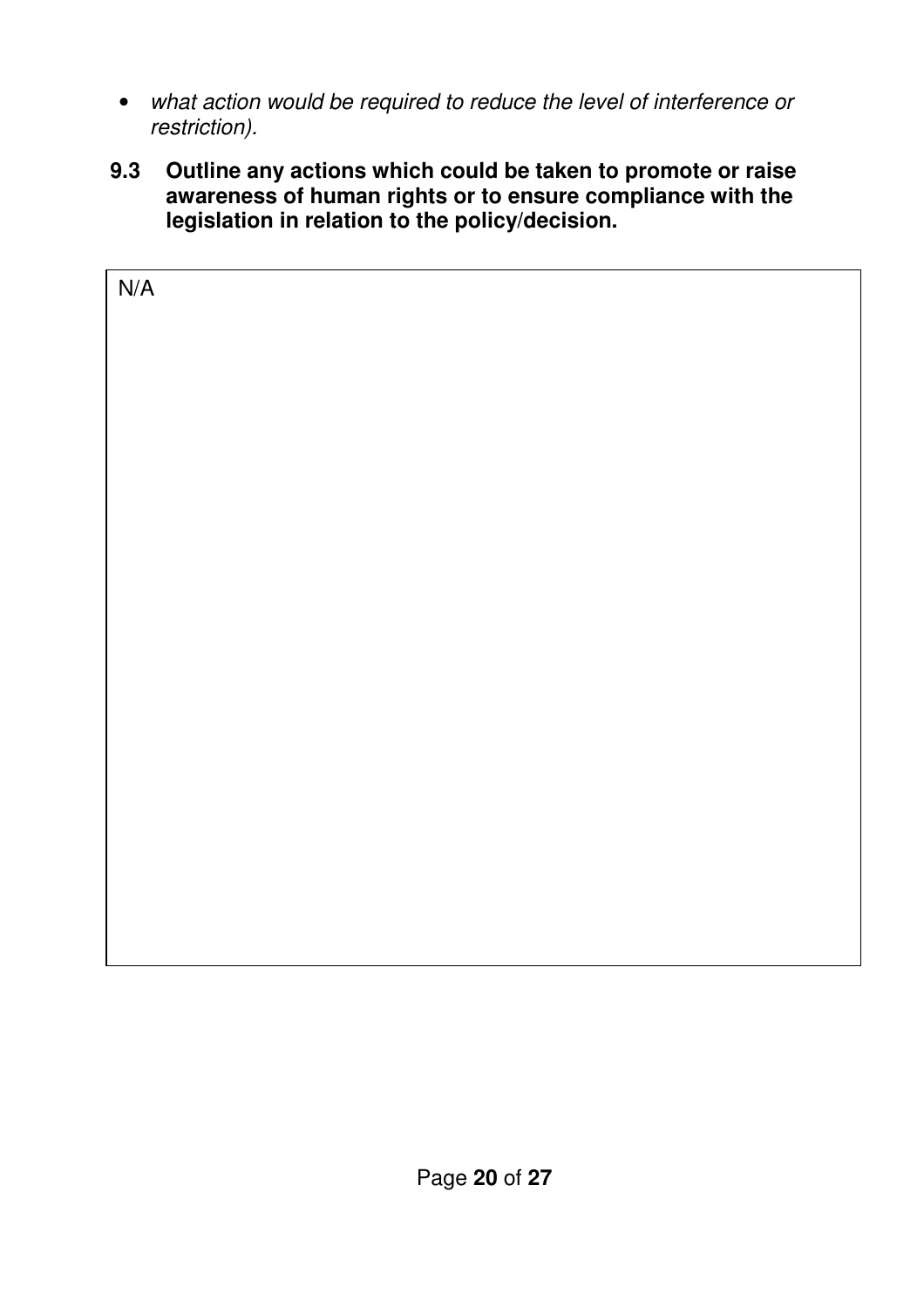## **10 CONSIDERATION OF RURAL IMPACTS**

 **10.1 Is there potentially a direct, or indirect, impact on rural areas?** 

| $($ <i>*</i> Please tick $\vee$ as appropriate) |  |
|-------------------------------------------------|--|
| YES*                                            |  |
| $NO^*$                                          |  |

 **Guidance on Rural Impact Assessment can be found in Thinking Rural: The Essential Guide to Rural Proofing** 

## **10.2 If YES please attach a DARD Rural Issues Statement Pro-forma**

 **(A Pro-forma can be found in TRIM Document DE1/14/117152)**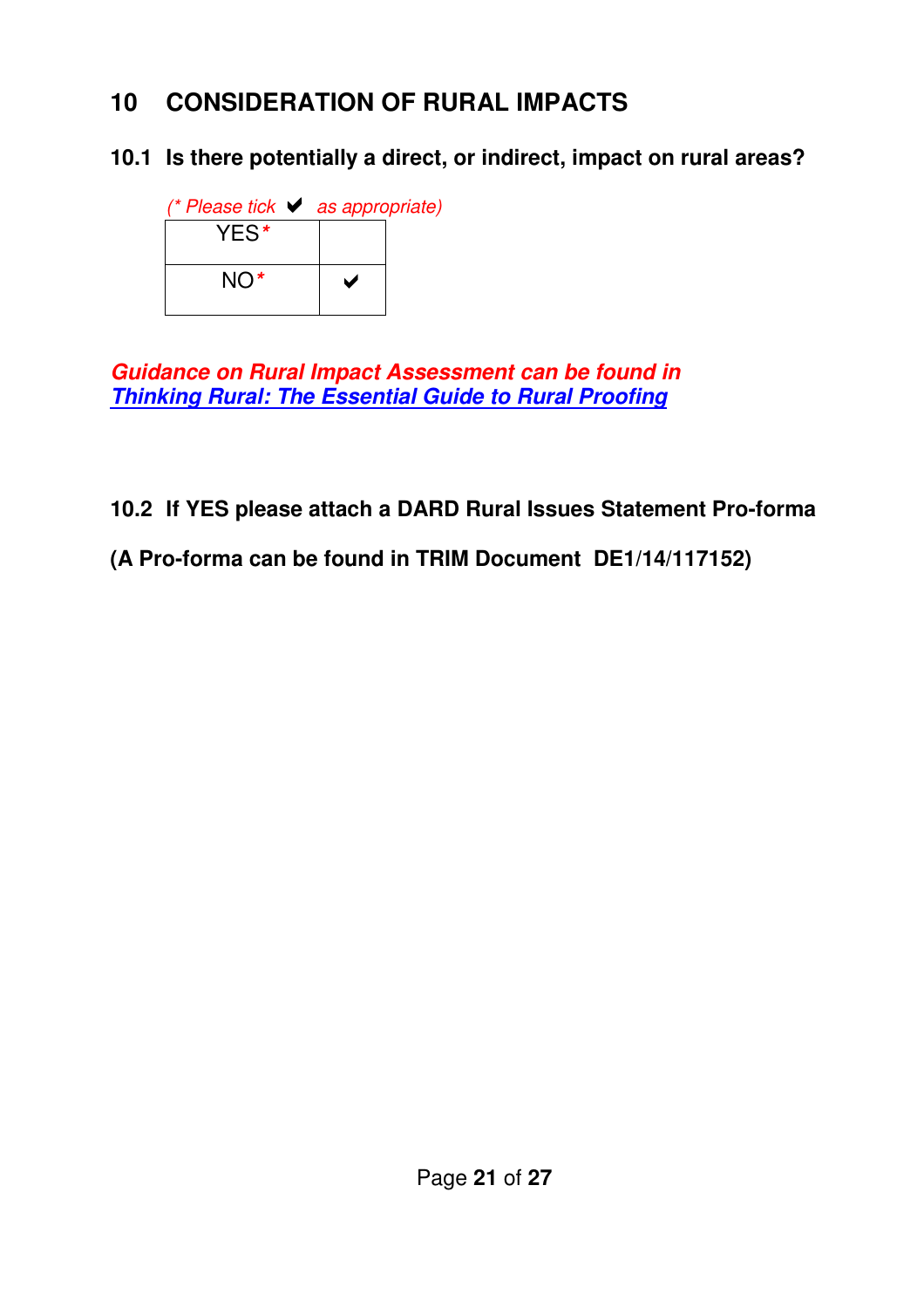## **11. APPROVAL AND AUTHORISATION**

| <b>Screened By:</b>     | <b>Position</b>                          | <b>Date</b> |
|-------------------------|------------------------------------------|-------------|
| <b>Geraldine Catney</b> | <b>SO. Assessment and Qualifications</b> | 13/08/14    |
|                         | Team                                     |             |
| <b>Approved BY:</b>     | <b>Position</b>                          | <b>Date</b> |
| <b>Dale Heaney</b>      | G7, Head of Assessment and               | 12/09/14    |
|                         | <b>Qualifications Team</b>               |             |

 **Note:** A copy of the Screening Form must be approved and 'signed off' by a senior manager responsible for the policy.

 The **TRIM** version of the completed Screening Form must be sent to the Equality Team (equality@deni.gov.uk) for quality assurance.

| <b>FOR COMPLETION BY EQUALITY TEAM</b> |                        |          |  |
|----------------------------------------|------------------------|----------|--|
| <b>Quality Assured by:</b>             | <b>RICHARD MAGOWAN</b> |          |  |
| Date:                                  | 12/09/14               |          |  |
| <b>Screening Decision</b><br>Comments: | Agreed<br>N/A          |          |  |
| Date Directorate/Team Informed:        |                        | 12/09/14 |  |

### If your decision was to "Screen Out":

1 As soon as possible following quality assurance you must publish a copy of the screening form on the Department's website, with a link on the <u>"Policy</u> Screening" page

Placed on Internet by: Placed on Internet by: \_\_\_\_\_\_\_\_\_\_\_\_\_\_\_\_\_\_\_ Date: \_\_\_\_\_\_\_\_\_\_

2 fulfil the Department's statutory obligation to inform the Department Consultees when and where the screening was published You must tell the Equality Team once your screening is published so it can

| Consultees Informed by | Date: |  |
|------------------------|-------|--|
|------------------------|-------|--|

3 Use the record naming convention "Completed Screening form of……" You must store this completed screening form on TRIM and finalise it.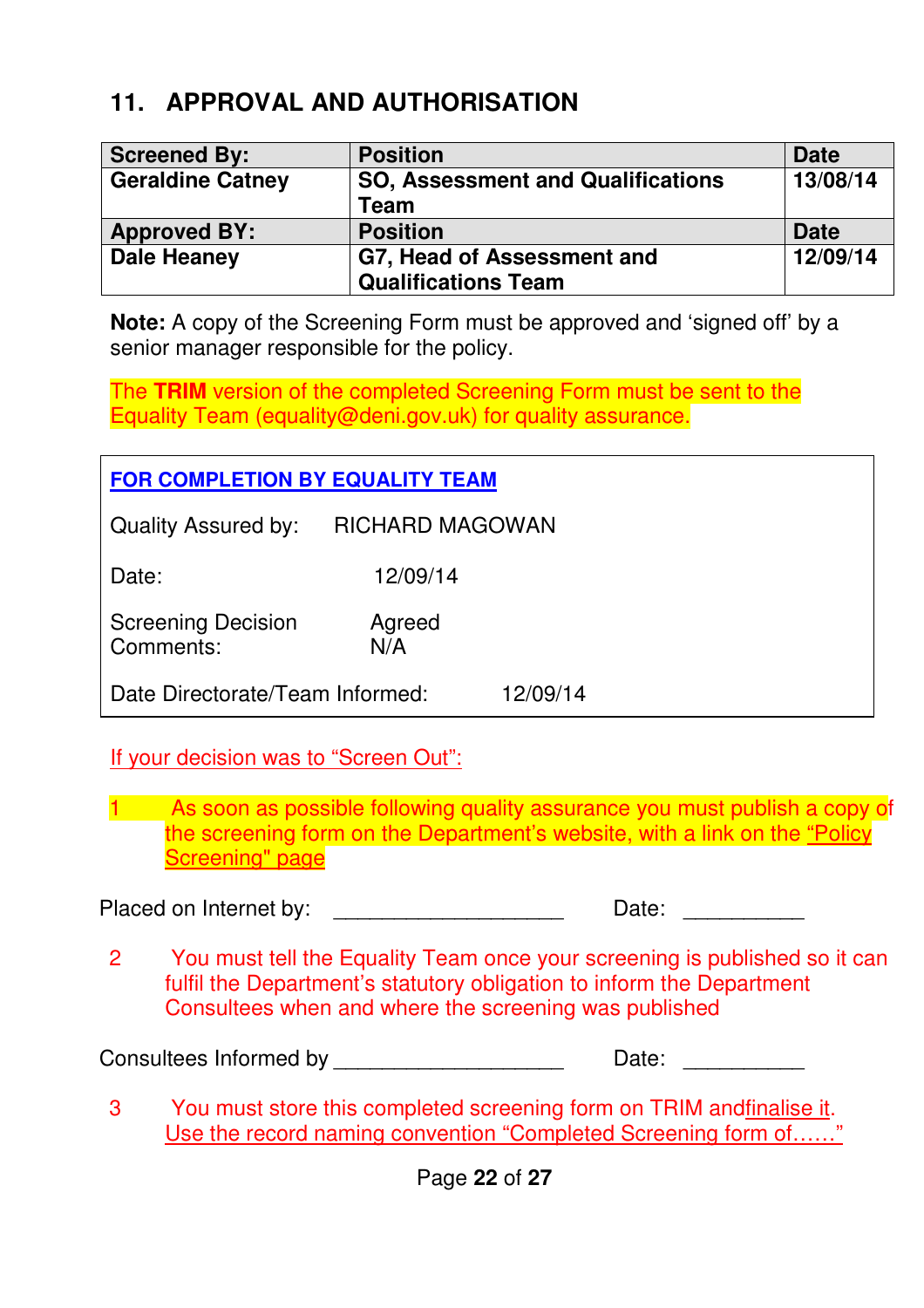### **I. GCSE GRADING**

 The position in England is that Ofqual, in conjunction with the Department for Education (DfE) in England has already decided to change the grading from A\*- G to 9- 1(9 being the highest grade) with effect from September 2015 (first teaching). In England, new GCSEs in English language, English literature and maths will be introduced from September 2015 (first teaching)), with further GCSE titles to follow from September 2016. The first new GCSE qualifications will be awarded in summer 2017 (2018 for those subjects taught from 2016). CCEA's new GCSE specifications will be available from September 2017, so irrespective of whether CCEA changes its grading from alphabetic to numeric, there will be a mixture of the two grading systems in place when GCSEs are awarded (for the first time) in September 2017 and subsequently in September 2018. So even if there was a decision taken here to harmonise grading arrangements by moving to grades 9 to 1, there will be a period of transition that we need to manage.

 In the new grading arrangements being introduced in England, Ofqual envisages that grade 4 will equate broadly to the current grade C. However over time, it envisages that the C equivalent will increase to grade 5 – with a view to stretching pupils and increasing performance as a whole. In its support for the new grading arrangements, Ofqual argues that there is currently too much bunching at the top of the marks scale and its new grading system will mean that there will be more grades available to accommodate this. There will be six (from 4 to 9) grades compared with four as at present (C to A\*). The counter- argument to this increase is that there will be fewer grades at the bottom of the marks scale – there will be three (3 to 1) compared with four (D to G) as at present. Ofqual intends to proceed with this change and, as a result, Awarding Organisations including OCR, AQA, Pearson (and WJEC qualifications offered in England) will be grading from 9 to 1.

 The Department of Education (DE) here has considered the implications of this decision in England and has sought the views of post primary principals across the north of Ireland. A summary is attached at **Annex B**. ETI and the CCEA Regulator has also been asked to provide advice.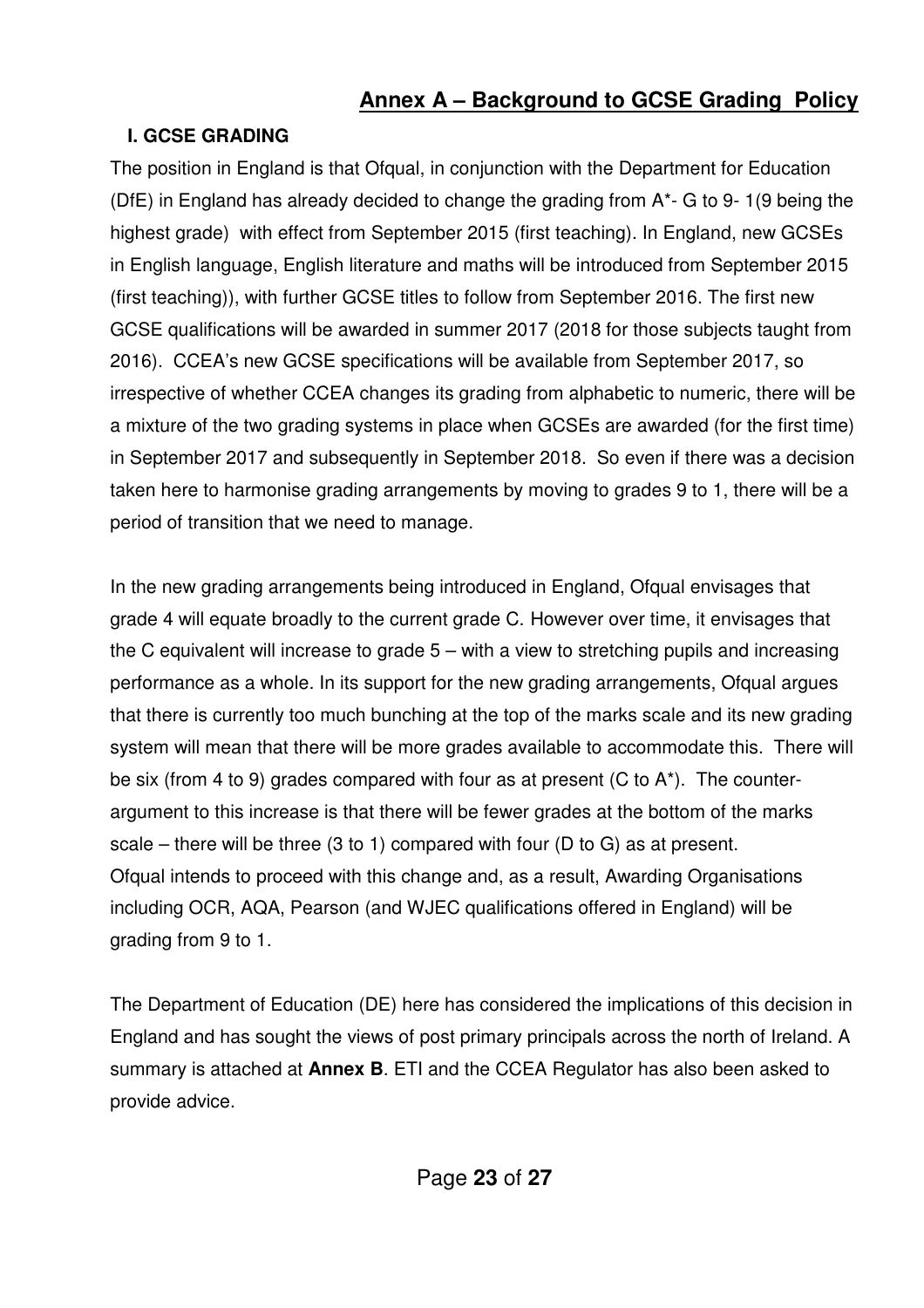### **Timescales and next steps**

 Taking into account the analysis process and the need to update the Minister and Education Committee, we estimate that final decisions are likely to follow in Summer 2015. A young people's version of the consultation document will be available and we are seeking the views of parents using Parenting NI.

 If the decision is taken to change GCSE grading from alphabetic to numeric, the effective date of change would be September 2017 for GCSEs produced by CCEA.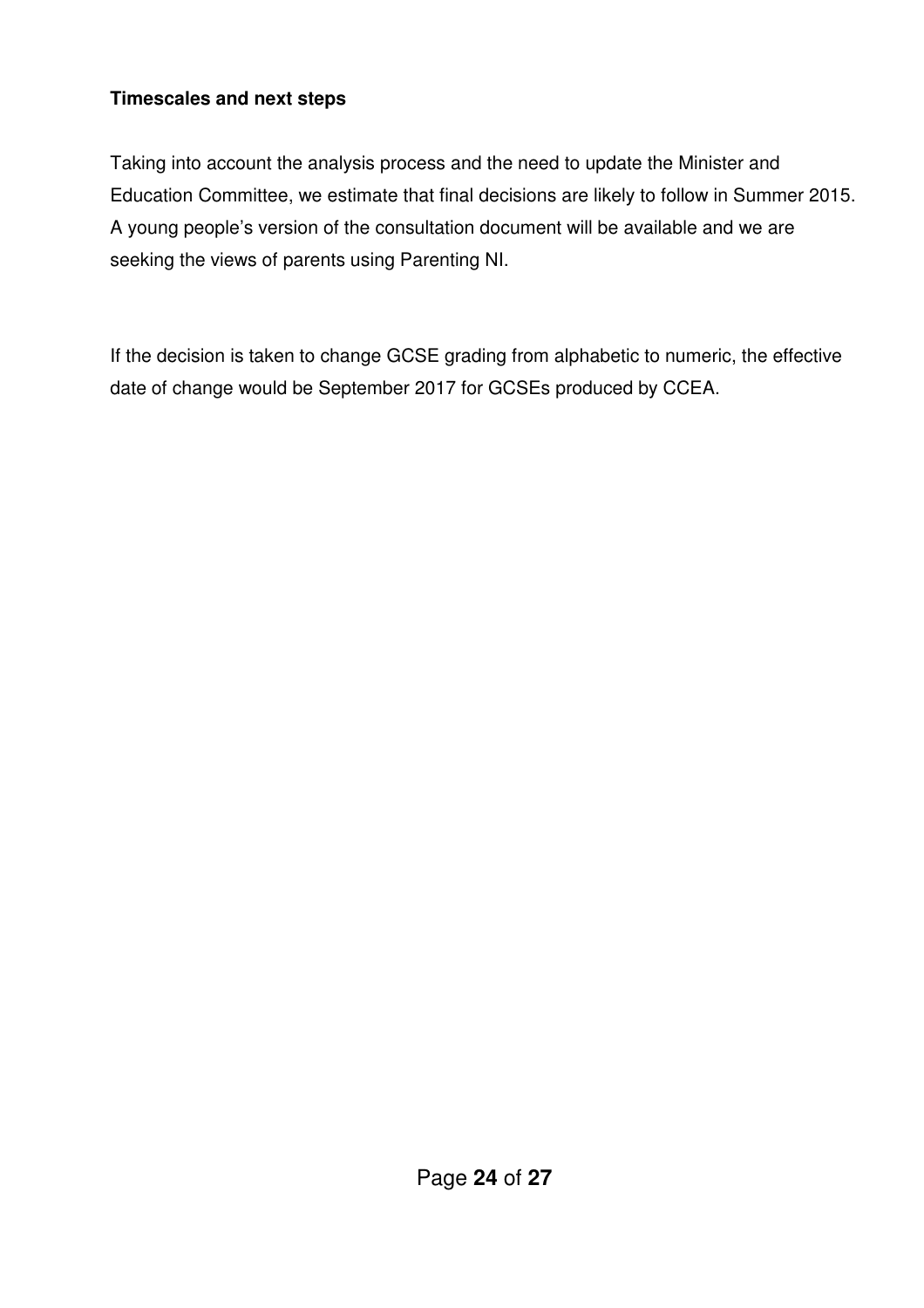#### **ANNEX B – SUMMARY OF FEEDBACK FROM WORKSHOPS WITH POST-PRIMARY PRINCIPALS – GCSE GRADING**

- General support to keep the GCSE brand, NI GCSEs have an international credibility, if we want to hold onto this we need to hold onto the brand. Everyone suffers if we do not have a credible system.
- • GCSE grading is difficult for parents and employers/HE to understand. Harmonisation of grades across all GCSE should make understanding easier.
- • General agreement that moving to numerical grading would reduce confusion and make qualifications comparable.
- Proposed new grading is loaded in favour of the higher grades. Lower grades are also important. GCSEs were designed to be inclusive.
- Consideration could be given to aligning other level 1 and level 2 qualifications to the proposed new GCSE grading structure.
- Other developments in relation to levels of assessment/levels of progression could be taken into account if a new GCSE grading structure is put in place.
- Consideration could be given to using the new grades to track progress through all key stages.
- A\* pupils could be disadvantaged if we don't move to the proposed new grading structure, as they will not have access to the top numerical grade. It may be perceived that it is harder to get a 9 than A\*.
- Universities will be more likely to look at GCSEs rather that AS as not everyone will be offering AS levels – makes the comparability of GCSEs of greater importance.
- Important that any changes to the existing grade structure are based on sound educational arguments.
- Concern that any changes to the existing grading system could impact on the Entitlement Framework.
- higher grades could send out a message that the lower grades are not important. Grave concern with the reduction in the number of grades at the lower end – bigger impact on the secondary schools. New grading 9-1 seems to stretch the top and ignore the bottom. • In the proposed new grading structure, the increased focus on granularity for the
- Method for measuring schools' performance will need reviewed (i.e. is it 5 A\*-C or 9-5).
- View expressed that we would be doing a disservice to students to have a "dolly mixture" set of grades at GCSE.